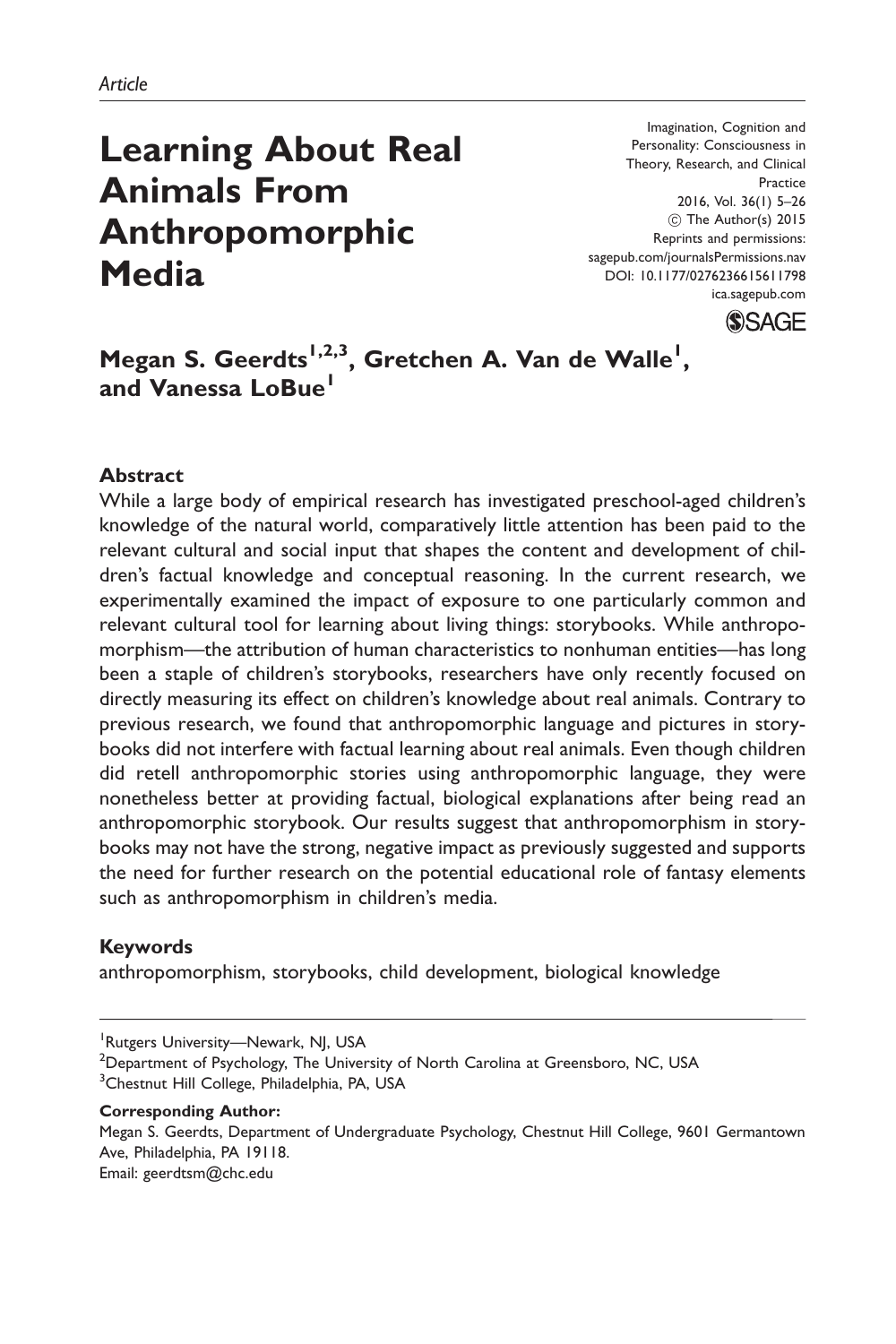Children receive information about the natural world from many different sources, either directly through engagement with animals (Geerdts, Van de Walle, & LoBue, 2015) or indirectly through sources such as parents (Rigney & Callanan, 2011), teachers (Kallery & Psillos, 2004), and media (Marriott, 2002). These early experiences have important consequences not only for early knowledge but also for developing early scientific interest (Crowley & Jacobs, 2002), both of which can provide the necessary support for later achievement in formal scientific knowledge (Callanan & Jipson, 2001; Jacobs & Bleeker, 2004; Strike & Posner, 1992). Despite the importance of early informal experience to later scientific achievement, little experimental research has investigated the direct impact of common, informal experiences on young children's knowledge. Here, we investigate one particularly salient and widespread indirect experience with animals for young children: anthropomorphic storybooks.

Storybook reading is a nearly universal experience for young children in the United States (Common Sense Media, 2011). In the United States, 83% of children under the age of 6, regardless of family income, are read to daily for an average of 48 minutes per day (Rideout & Hammel, 2006). However, much of the information about the natural world presented within storybooks is depicted in a highly unrealistic manner. Anthropomorphism—the attribution of physical and behavioral human characteristics to other animals or nonliving things—is characteristic of many of the most beloved and classic animal characters in children's media, such as Mickey Mouse and Winnie the Pooh. The prominence of these anthropomorphized characters in television, movies, and books is not all too surprising, as children prefer them: Children express preferences for hearing stories with animal characters over human characters (Boyd & Mandler, 1955). Similarly, an analysis of storybooks in a preschool lending library found that the most frequently checked out books by children featured anthropomorphic animals (McCrindle & Odendall, 1994). All of the top 15 highest grossing G-rated movies of all-time feature talking animals or inanimate objects (Bukszpan, 2011), and even infants preferentially attend to cartoon, anthropomorphic animals over real animals (DeLoache, Bloom Pickard, & LoBue, 2010).

Despite its prevalence and popularity, little is known about the consequences of anthropomorphic media on children's concepts of real animals. Given the importance of early experiences in the development of formal scientific and biological knowledge (Strike & Posner, 1992), further research is needed to determine whether anthropomorphic storybooks support interest and learning (Parker & Lepper, 1992) or interfere with the development of causal biological understanding (Ganea, Ma, & DeLoache, 2011). In the current research, we examined how imbuing storybook animals with social and psychological characteristics impacts preschool-aged children's knowledge about real animals.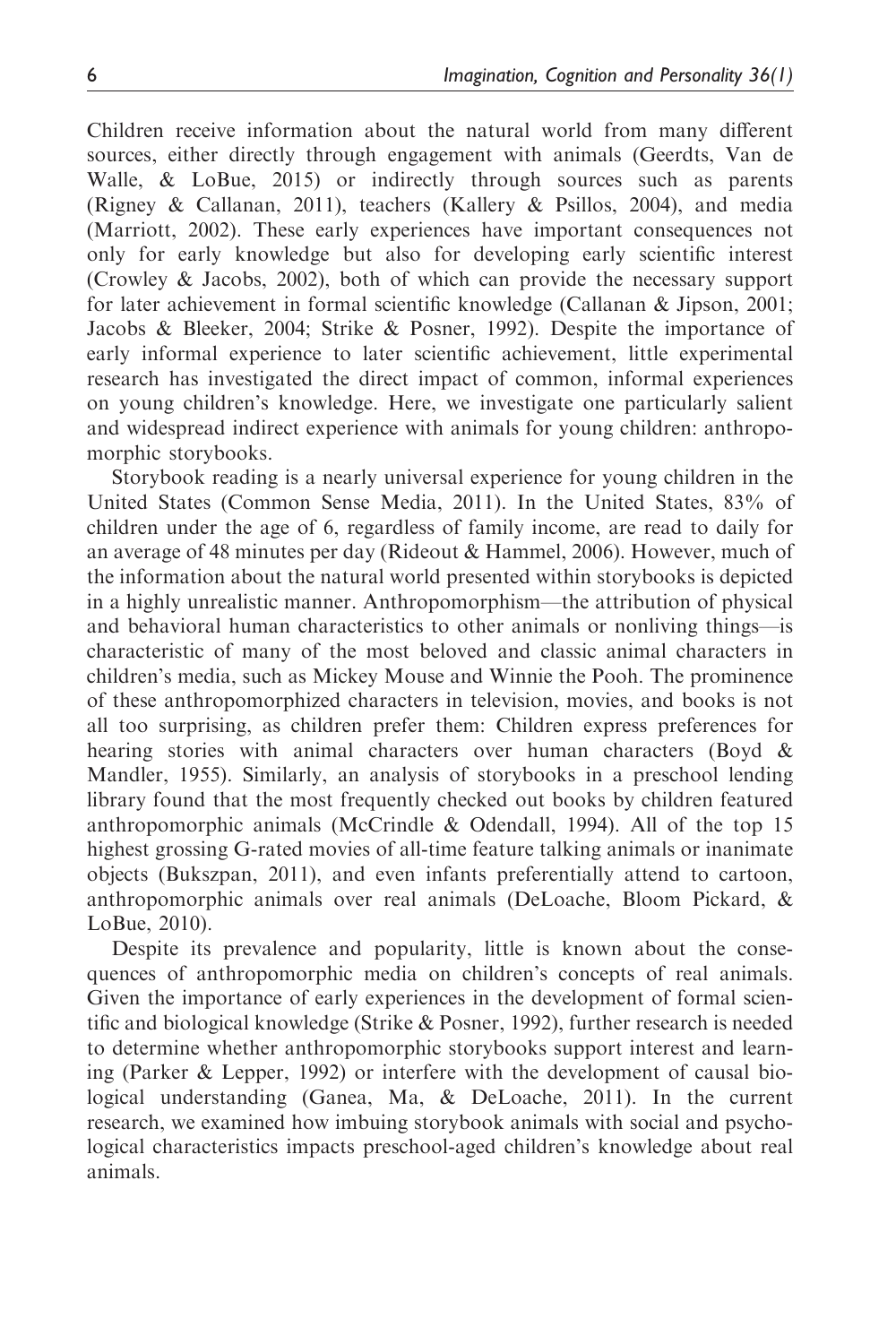#### Literature Review

Over the past 30 years, the origins and development of children's early understanding of biological concepts such as *animal*, *plant*, and *living thing* have been hotly debated. A large body of recent research highlights the critical role of children's early experiences with animals and cultural input in the development of scientifically accurate, biological knowledge (e.g., Atran et al., 2001; Geerdts et al., 2015; Ross, Medin, Coley, & Atran, 2003). For instance, children with parents who are experts in biology (i.e., zoo keepers, vets, researchers, or foresters) report talking to their children more about biology, and these children, in turn, score higher on measures of biological knowledge (Tarlowski, 2006). However, very few studies have experimentally manipulated social and cultural input, making it difficult to draw conclusions about the direct role of informal experiences in the development of scientifically accurate information about the natural world. Even experiences that are purportedly educational in nature may inadvertently hinder early learning, given a lack of understanding of the consequences for the development of factual, biological knowledge (e.g., Kallery & Psillos, 2004). To optimize early learning experiences and prepare children for success in later scientific conceptual understanding (Strike & Posner, 1992), it is critical that more research focuses on the impact of specific common early experiences both within and across cultures that may support children's early interest in and knowledge about the natural world.

One possible early source of biological information about animals in modern, Western culture is children's storybooks. However, media often present animals in highly unrealistic and human-like manners. An examination of over 1,000 modern picture books for young children found that nearly half of those books featured animals as significant characters, with only a quarter of those animals presented in natural settings. Even when portrayed in their natural environments, these animals were still anthropomorphized with names, communicative abilities, and recognizably human behavior (Marriott, 2002). An analysis of British children's TV shows found that a surprising 87% of the programs contained animals, with over half of those programs featuring anthropomorphic animals. Each program featured an average of 6 animal characters, totaling close to 20 animal characters per hour of viewing time (Paul, 1996). Even commercials viewed during these television shows are likely to contain anthropomorphized animals (Lerner & Kalof, 1999). Thus, children's media is a particularly common cultural tool through which children receive information about animals, though it is highly likely to be anthropomorphized.

Previous research has investigated how children's experiences with anthropomorphic media contribute to the development of knowledge about real animals. Some researchers argue that anthropomorphic media both encourages anthropomorphic beliefs about animals and decreases the generalization of factual information from storybook animals to real animals. Waxman, Herrmann,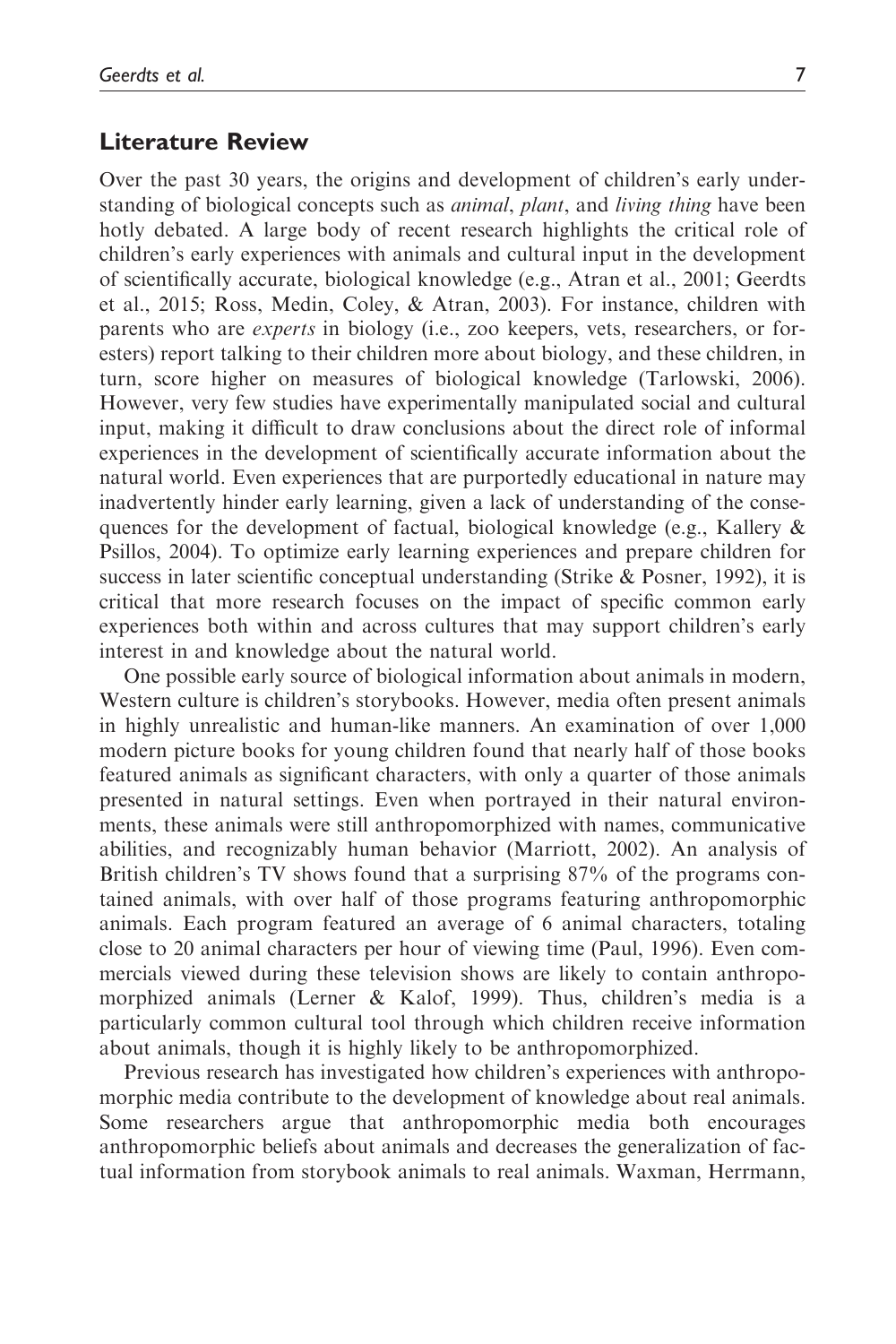Woodring, and Medin (2014) found that 5-year-old children who were read a realistic animal storybook (First Animal Encyclopedia) before completing a reasoning task exhibited a biological pattern of responses, attributing new biological properties between animals and humans equally. This biological response pattern is characteristic of older children and adults and reflects a more sophisticated, human-inclusive view of animals. On the other hand, children of the same age who were read an anthropomorphic animal storybook (*The* Berenstain Bears) exhibited an anthropomorphic, human-centered pattern of reasoning, reasoning about humans as a prototypical animal rather than one animal among many. Thus, anthropomorphic storybooks may support humancentered reasoning, while realistic storybooks may encourage biological reasoning, suggesting that realistic storybooks are better for preparing children for biological reasoning and learning. In addition, anthropomorphic storybooks may lead children to hold anthropomorphic beliefs about real animals. Ganea, Canfield, Ghafari, and Chou (2014) found that preschool-aged children who were read anthropomorphic storybooks about unfamiliar animals generalized the characters' anthropomorphic properties to real animals. Finally, anthropomorphic media may reduce the likelihood that children will generalize factual information from media to real animals. Several studies have shown that children are more likely to generalize factual information and novel solutions when presented in realistic, as opposed to fantasy, contexts (e.g., Ganea, Pickard, & DeLoache, 2008; Richert, Shawber, Hoffman, & Taylor, 2009; Simcock & DeLoache, 2006; Walker, Gopnik, & Ganea, 2015), suggesting that children will learn less about real animals from media that depicts animals in a highly unrealistically manner (e.g., talking, walking, wearing clothing, and living in houses). One recent study did find that preschool-aged children were less likely to generalize factual information from anthropomorphic storybooks; children who were read a storybook showing an unfamiliar rodent (cavy) dressed in clothing sitting down at a dinner table to eat grass were less likely to say that real cavies eat grass than children who were read a storybook realistically depicting cavies grazing on grass (Ganea et al., 2014). Based on these findings, researchers suggest that when the goal of storybooks is to teach children about real animals, factual and realistic language and visual representations should be used as opposed to fantastical, anthropomorphic depictions.

However, previous research has been limited in terms of the variety and degree of anthropomorphic representations studied. The anthropomorphic animals used in previous research (Ganea et al., 2014; Waxman et al., 2014) more closely resembled humans than animals; these animal characters were depicted as living in houses, wearing clothing, and performing human actions such as eating at a dinner table or taking a bath in a tub. This type of character may not be ideal for teaching children about animals but instead may be beneficial for teaching children social and moral human lessons (Mierek, 2010). The use of animal characters in place of humans helps to make difficult topics less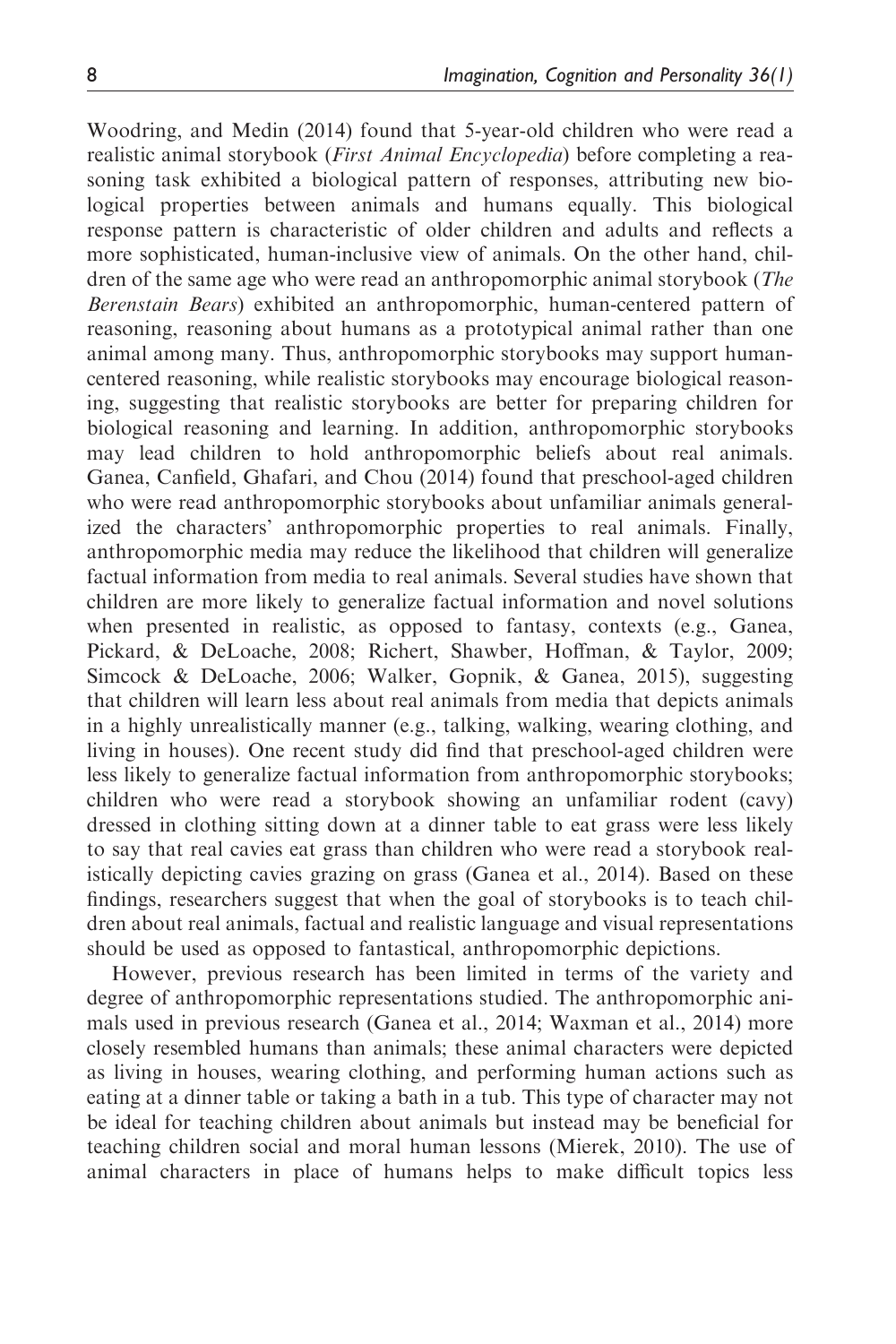threatening (Burke & Copenhaver, 2004; Marriott, 2002) and avoids representations of gender or race that may influence identification (Krueger & Krueger, 2005). Thus, it is not surprising that children are not learning factual information about real animals from anthropomorphic books, as they are largely designed to teach children about human-specific social issues rather than animal's biological properties (Geerdts, Van de Walle, & LoBue, 2015). For instance, the learning goals for The Berenstain Bears series used in previous research include peer pressure, prejudice, diversity, meeting responsibilities, sibling rivalry, family and community, socioemotional development, and choices and decision making, which are all very human lessons ("Berenstain Bears Lesson Plans").

No previous research has examined how anthropomorphic storybook characters that more closely resemble real animals impact children's factual learning and biological reasoning. For instance, there is a large difference in terms of the type and level of anthropomorphic traits between Nemo, a fish that lives in the ocean and talks only to other animals, and Mickey Mouse, a character whom inhabits a world made up entirely of talking animals that live in houses and wear clothing. Previous research suggests that storybooks with more realistic animals imbued with social and psychological abilities may be beneficial for children's biological learning. Children's generalization from storybooks to real animals should be increased due to their closer resemblance to real animals (Walker et al., 2015). Learning may even be increased due to children's interest in fantasy contexts increasing attention and motivation (Parker & Lepper, 1992). Finally, researchers have suggested that personification of animals helps children to analogically extend knowledge about their own behavior and biological functioning to less familiar animals, making anthropomorphism potentially beneficial for biological reasoning (Inagaki & Hatano, 1987, 2002). Thus, this type of anthropomorphic storybook could be used as an educational tool, increasing attention and learning without increasing anthropomorphic reasoning. We explore this possibility in the current research.

#### Current Research

In the current research, we explored whether more realistic anthropomorphized characters, within both the style of the verbal narrative and the illustrations, can be beneficial for children's learning about real animals. In particular, we ask the following questions:

(1) Does anthropomorphism increase children's recall and generalization of factual information about a biological phenomenon to real animals?

Previous research with highly anthropomorphic storybook characters suggests that anthropomorphism decreases factual learning about real animals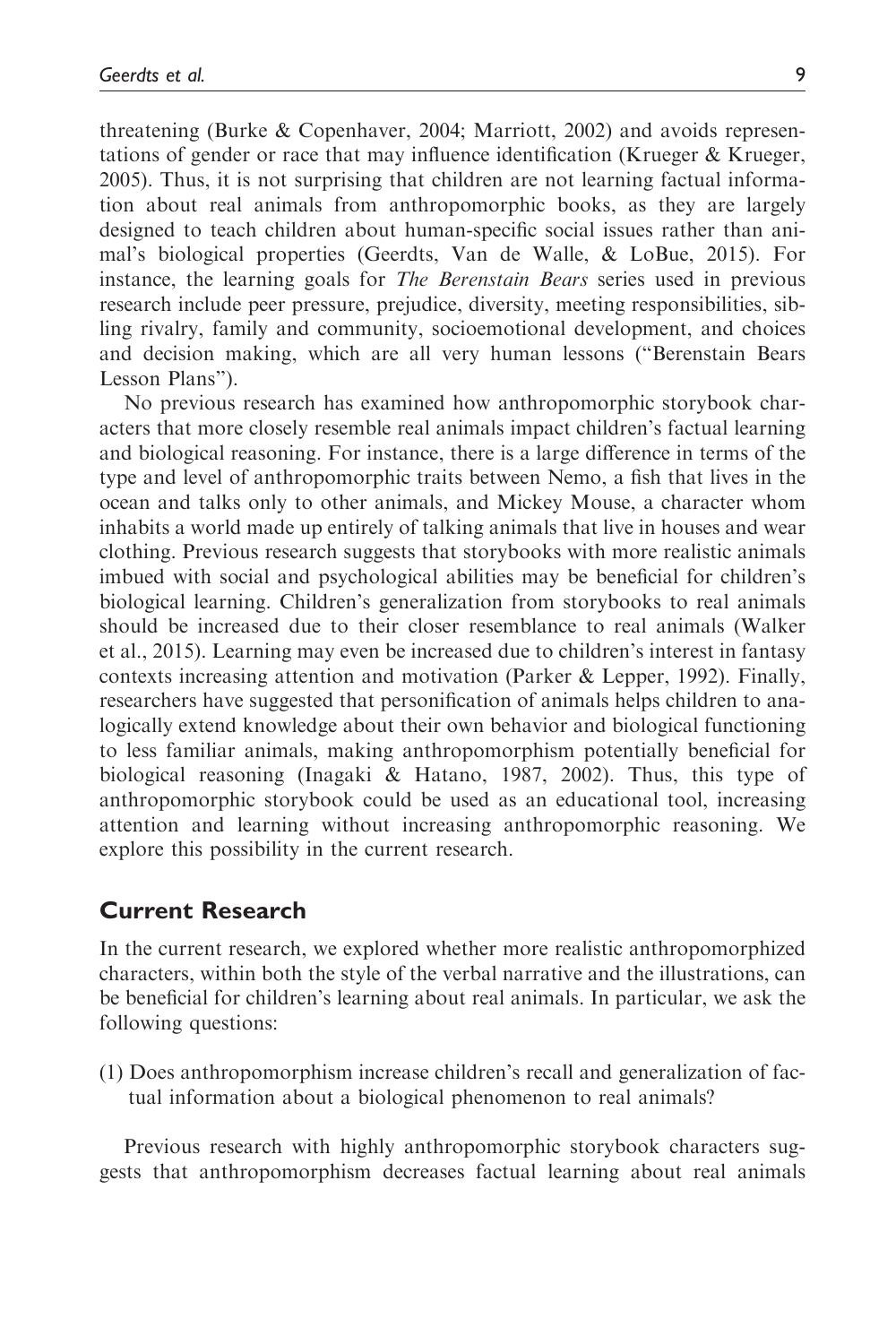(Ganea et al. 2014). However, the animals in this research were highly fantastical and humanized: wearing clothing, living in houses, eating at tables, and sleeping in beds. The anthropomorphized animals placed within a more realistic context in our storybooks are more similar to real animals (Walker, Ganea, & Gopnik, 2012) but also more interesting due to their novelty (Parker & Lepper, 1992) and thus may increase learning and generalization of factual, biological information to real animals.

(2) Additionally, does anthropomorphism increase general attributions of biological and psychological functioning to real animals?

We explored the impact of anthropomorphism on more general knowledge of animals' biological and psychological functioning. Previous research with highly anthropomorphic storybook characters suggests that anthropomorphism increases attributions of specific psychological properties (Ganea et al., 2014) and human-centered biological reasoning (Waxman et al. 2014), but neither of these studies looked at children's application of other, nonmentioned biological and psychological properties. Even if we find that children are more likely to generalize factual information from our anthropomorphic storybooks to real animals, children exposed to anthropomorphic characters may still be more likely to generalize other psychological properties to animals (Ganea et al., 2014). On the other hand, anthropomorphism may facilitate the application of biological properties to animals (Inagaki & Hatano, 1987, 2002). However, little is predicted, as this has been previously unexplored in the literature.

## Method

#### Participants

Sixty preschool-aged children (30 girls,  $M=4$  years, 7 months,  $SD = 151.84$ days, range: 3 years, 11 months–5 years, 5 months) participated in the current study. Children were randomly assigned to one of five conditions (four experimental conditions and one control condition) described later. The minimum number of participants required was determined by an a priori power analysis using the software package, G\*Power (Faul, Erdfelder, Lang, & Buchner, 2007). The analysis indicated that a sample size of 60 would have adequate power to detect a significant interaction with a medium effect size (effect size of .2, power of  $.9$ , and an  $\alpha$  of  $.05$ ).

Families were recruited through a participant database of interested parents as well as through local preschools. Parents were invited to participate via phone, e-mail, or a letter sent home with their child. Participants lived in suburban communities within the New York/New Jersey metropolitan area. The sample included Caucasian (38.3%), Asian (13.3%), African American (5%),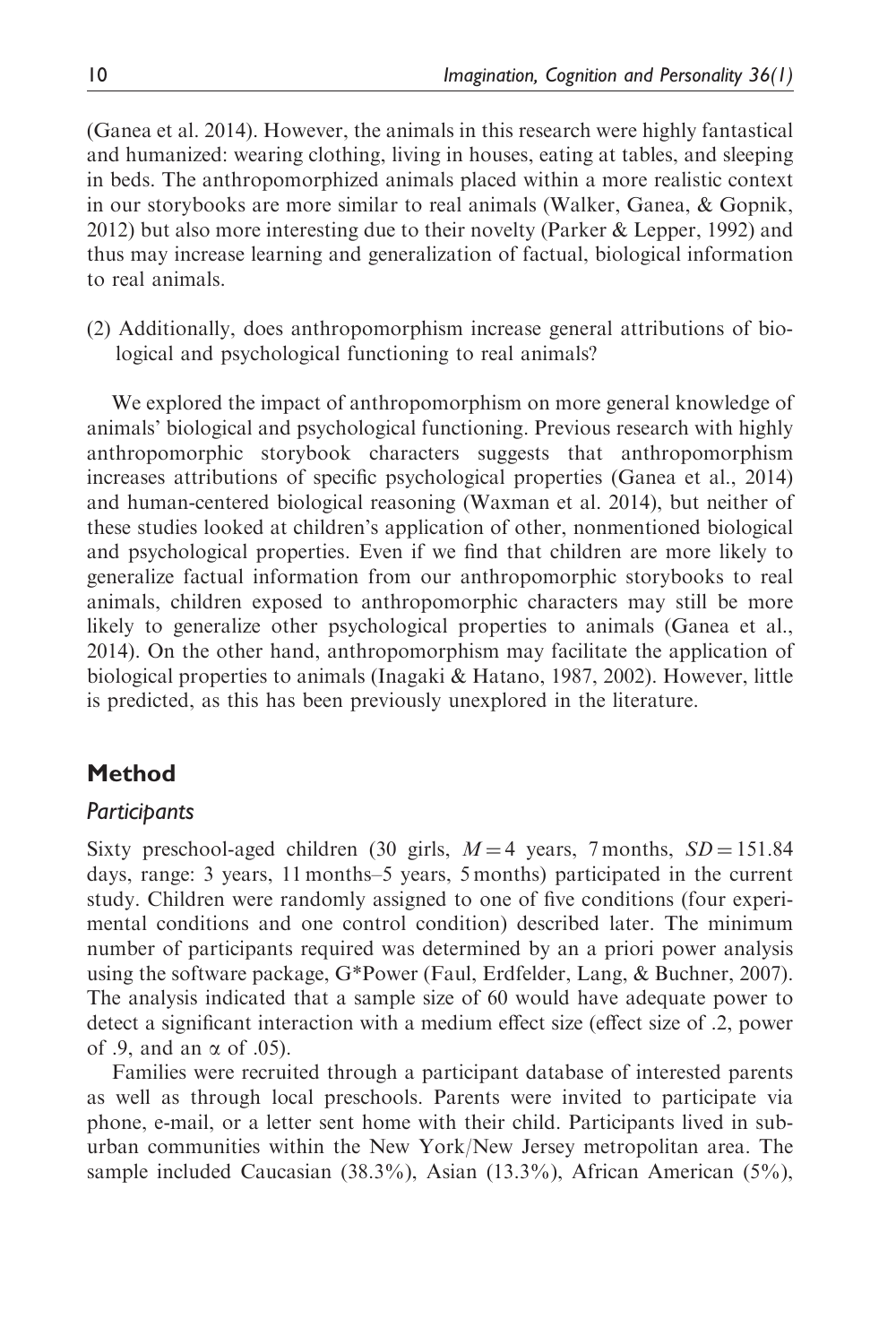Hispanic (10%), and mixed race (18.3%) participants. An additional 15% of families declined to disclose ethnicity information. Most parents (86.8%) had attained a college degree or higher. Participants took part in the study at a university laboratory ( $n = 20$ ), a quiet area of the child's preschool ( $n = 8$ ), or in the family's home  $(n = 32)$ , based on preference and convenience for the family. Preliminary analyses revealed no significant differences in performance on any measures between children tested in their homes and those tested in the lab or their preschool, suggesting that performance was similar regardless of testing location. All procedures in the study were approved by the Rutgers University Institutional Review Board. Parents gave written consent for their child's participation and children gave verbal assent. Upon completion of the study, parents were compensated with \$20, and children were rewarded with their choice of a small stuffed animal.

#### **Materials**

Picture books. Our goal was to create carefully controlled experimental stimuli featuring animals designed to teach children about a biological property—color camouflage. Our storybooks used the same animals as previous researchers studying camouflage learning (Ganea et al., 2011), a frog and a butterfly, to enable comparisons across studies. Additionally, we did not use animals that have unusual camouflage abilities, such as chameleons, to avoid children reasoning that animals can simply change colors to match their environment and escape predators. Four age-appropriate storybooks featuring animal characters (frog, butterfly, and bird) designed to teach children about camouflage were created for the book-reading session: (a) realistic pictures with factual language, (b) realistic pictures with anthropomorphic language, (c) anthropomorphic pictures with factual language, and (d) anthropomorphic pictures with anthropomorphic language. The complete scripts for both storybooks are presented in the Appendix. In the realistic pictures with factual language condition, factual language introduced biological facts devoid of social or personifying information. Additionally, the storybook used realistic line drawings of photographs. The anthropomorphic pictures with anthropomorphic language condition, in contrast, introduced biological facts within an intentional framework, which referred to the intentions and desires of personified, named animals (e.g., Johnny the Bird) with anthropomorphic pictures showing animals in human-like postures and displaying human facial expressions (Figure 1). The two cross conditions allowed us to evaluate the relative impact of anthropomorphism in pictures and language.

The books were designed such that both the anthropomorphic and realistic books present the same factual level of explanatory information about camouflage. For instance, both books explain "the frog [Sammy] is hard to find because its [his] skin is the same color as the leaves it [he] is sitting on." In the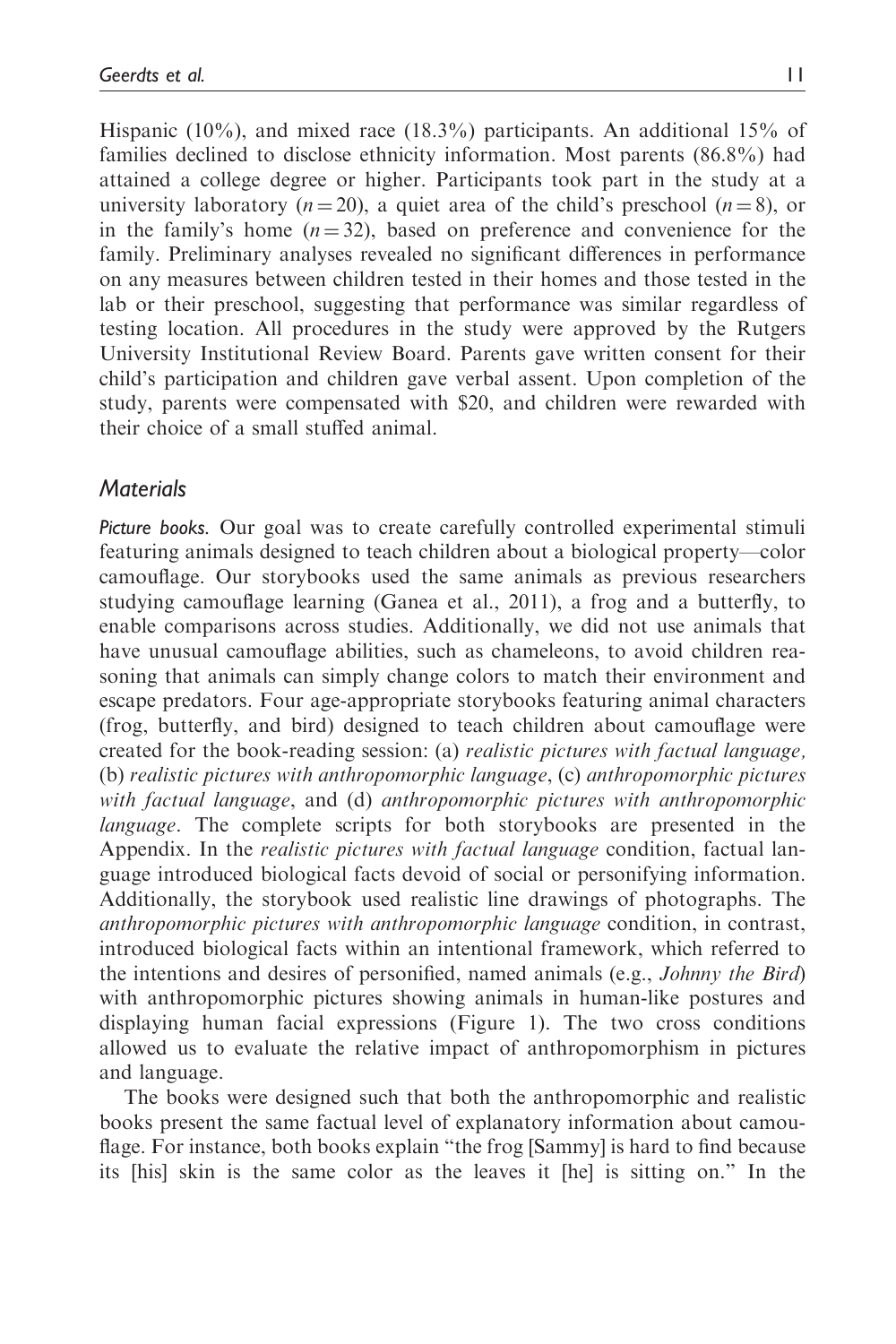

**Figure 1.** Sample images of the animals in the realistic and anthropomorphic storybooks.

anthropomorphic language conditions, mental states, desires, and intentions are used in addition to color camouflage information to explain the animals' behaviors (e.g., he wants to eat Sammy; Sammy is smart for hiding; they like to camouflage).

## Procedure

Forty-eight children were randomly assigned to participate in the experimental conditions, with equal numbers of boys and girls in each condition. Children were read the storybook in a quiet area on a laptop computer. To ensure consistency in reading across book styles, only one experimenter was used across testing. Children rarely made comments or asked questions during reading, but when they did, every effort was made to respond neutrally (e.g., "Okay") and proceed through the storybook.

The 12 children randomly assigned to the control condition were not exposed to any storybooks but completed the camouflage knowledge and property attribution posttest measures, allowing us to estimate the baseline levels of animals and camouflage knowledge of children in our sample.

Posttest measures. After the book-reading session, children participated in two posttest assessments—story comprehension measures and a property attribution task. Measures of story comprehension included a story recall (measuring factual memory and anthropomorphic language use) and a camouflage knowledge task (measuring generalization to real animals and explanation of the property). The property attribution task measured children's application of both biological and psychological properties to humans, animals, and inanimate objects. Posttest measures were completed in the same order (story recall, camouflage knowledge, and property attribution) for all participants.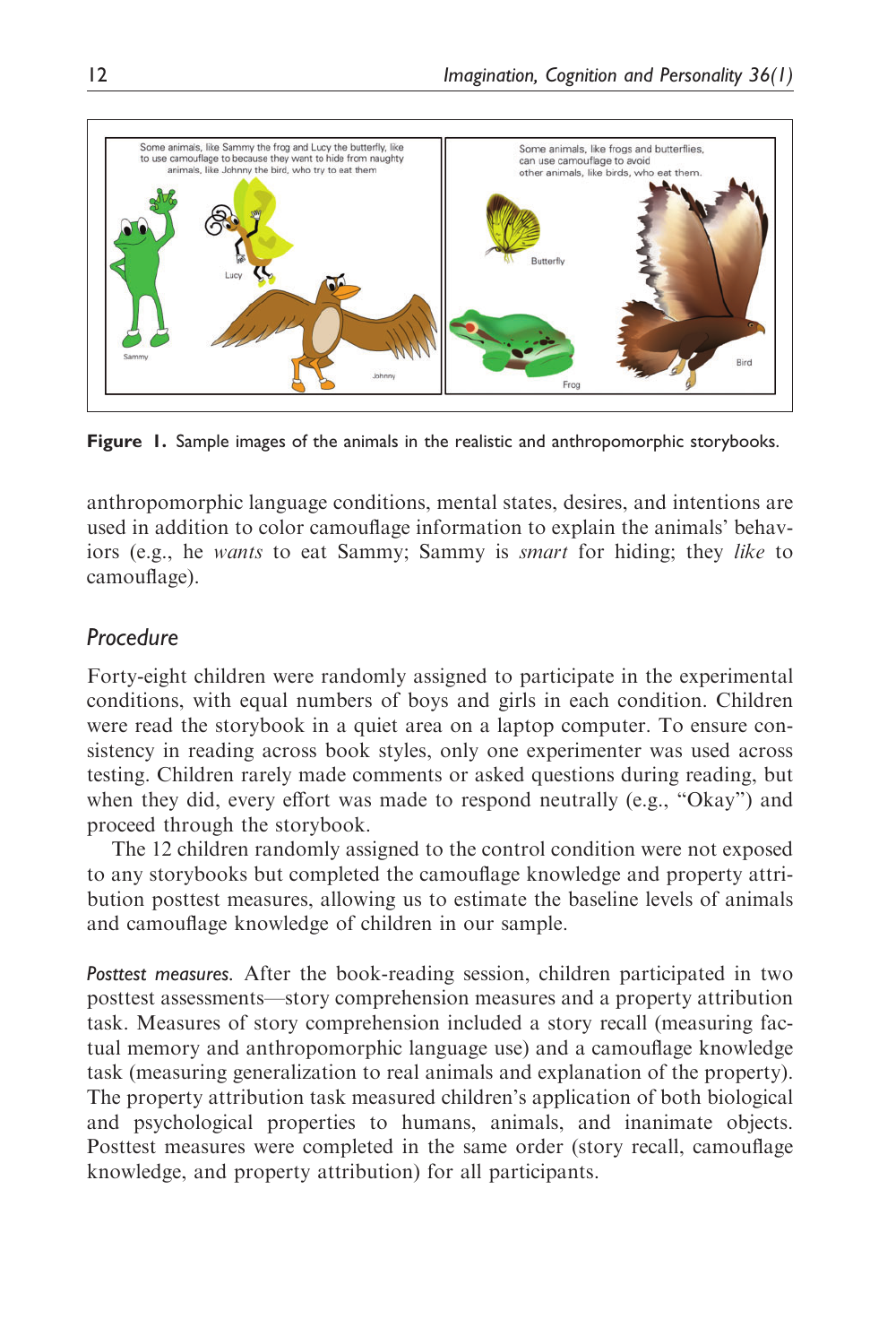Story recall. To measure free recall, the experimenter asked the child to "tell me what happened in the story." General prompts such as "Do you remember anything else?" and "What happened after that?" were used until the child reported everything that he or she remembered. Responses were recorded and later transcribed verbatim. Trained research assistants coded children's responses for (a) the number of relevant facts recalled and (b) the use of anthropomorphic language. First, children's recall was coded using a weighted scale that accounted for the number of facts recalled from the story (e.g., character details, physical properties related to camouflage, intentional motivations of the animals, etc.) as well as the relevance of the facts to camouflage. Each fact was weighted with a score of 1 (irrelevant to camouflage, such as the type or name of the animal) or 2 (fact relevant to camouflage, such as colors or hiding for survival). Additionally, children's language use in free recall was categorized as (a) using only factual language (e.g., "the frog was on the green leaf so the bird didn't eat him") or (b) using any anthropomorphic language (e.g., "Sammy tricked the bird").

Reliability for each coding scheme was determined separately by comparing the codes of a primary coder with those of a second independent coder. Both coders were blind to condition. The intraclass correlation coefficient was calculated to determine reliability for the factual recall coding (Shrout & Fleiss, 1979). Overall, agreement was very high,  $ICC(2,1) = .983$ . Using Cohen's k as the agreement statistic, reliability for language coding was .60 (82.2%), indicating a good level of agreement (Fleiss, 1981). The primary coder reviewed any disagreements and selected a final code.

Camouflage knowledge. A measure of generalization of camouflage knowledge was adapted from Ganea et al. (2011). The task assesses children's learning about color camouflage and generalization to real animals, using both the animals featured in the storybooks as well as new animals. On each trial, children were presented with a real picture of the predator animal in the storybook (a bird) and were told that he was still hungry and looking for something to eat. The child was then shown a pair of pictures of a camouflaged (e.g., a green frog on a green leaf) and a noncamouflaged animal (e.g., a green frog on an orange flower) and asked to predict which one the predator animal would eat. Each child received a total of eight trials featuring four real animals: two animals from the storybook (frog and butterfly) and two animals not featured in the storybook (lady bug and lizard). For each animal, there were two trials—one with similar-looking animals (e.g., two green frogs, one on a green leaf, and one on a yellow flower) and one with different-looking animals (e.g., one green frog and one red frog, both on green leaves).

After completing eight trials, the experimenter randomly chose one of the trials on which the child correctly responded that the predator would eat the noncamouflaged animal and asked the child to explain why the bird would eat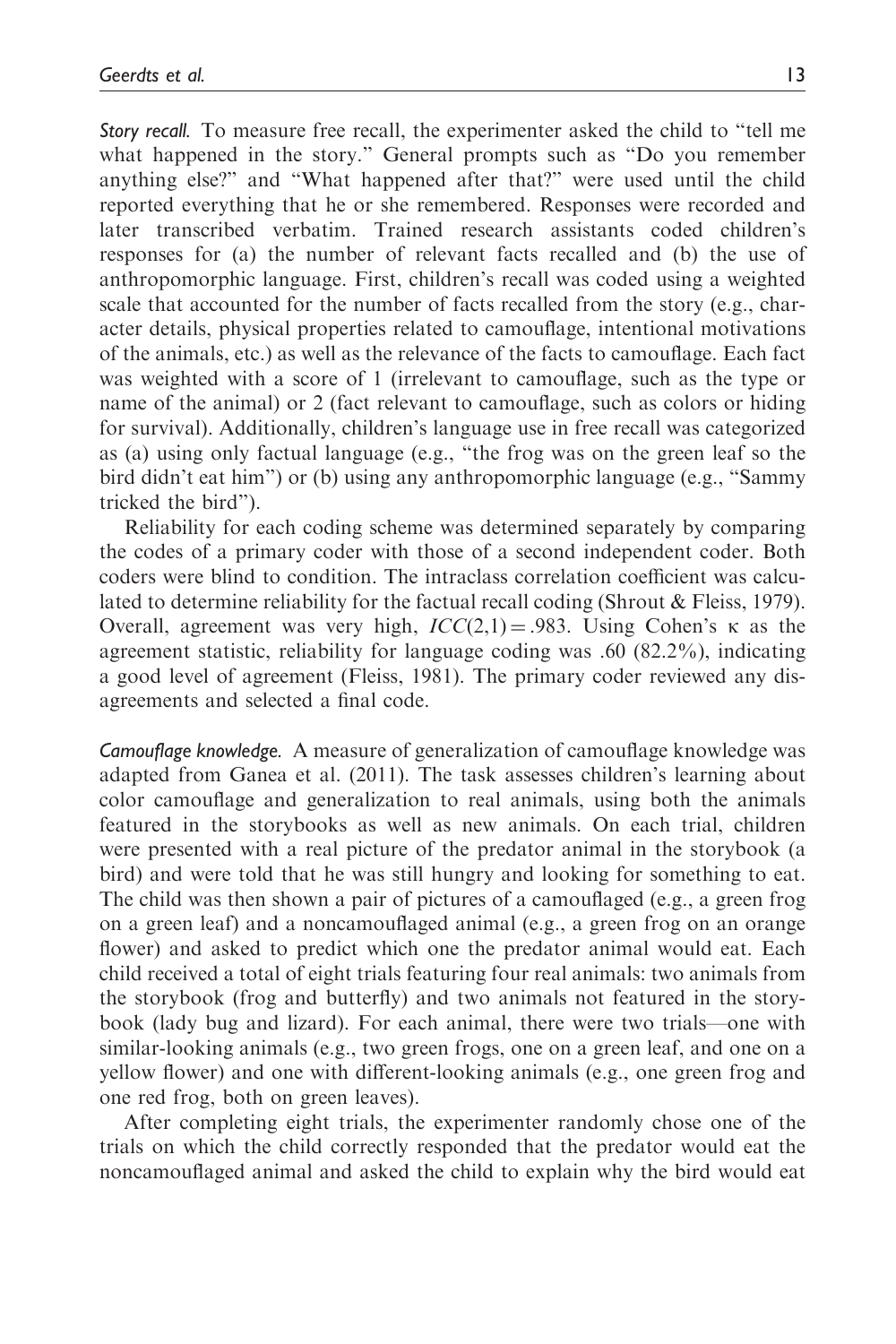that one and why it would not eat the other one. Children's answers were recorded and later transcribed verbatim. Explanations were coded for (a) anthropomorphic language and (b) demonstration of camouflage knowledge. As with story recall, the language the child used to explain his or her choice was coded as factual (e.g., "he's not the same color as the flower") or anthropomorphic (e.g., "the bird likes that one more"). Additionally, the sophistication of the explanation was coded on a scale of 0 to 3, with higher scores indicating more complete explanations, as follows: 0 (information not relevant to camouflage), 1 (mentioning only one aspect relevant to camouflage, such as the color of just the animal), 2 (describing both elements relevant to camouflage—the color of the animal and the color of the background), or 3 (explicitly stating that the animal was camouflaged). Reliability for each coding scheme was determined separately by comparing the codes of a primary coder with those of a second independent coder. Both coders were blind to condition. Using Cohen's k as the agreement statistic, reliability for anthropomorphic language was .80 (93.6%) and for explanatory completeness was .81 (83.3%), both indicating a very good level of agreement (Fleiss, 1981). The primary coder reviewed any disagreements and selected a final code.

Property attribution task. The property attribution task (Gutheil, Vera, & Keil, 1998; Inagaki & Sugiyama, 1988) measured children's attributions of common biological and psychological properties to humans, animals, plants, and objects. Children were shown an array of six targets (lion, crayon, ant, frog, human, and flower) and asked to name each picture to verify familiarity. On each trial, children were asked to choose the target(s) that possess a certain property (e.g., "Which of these things eat?"). Biological properties included eating, sleeping, growth, and having blood inside while psychological properties included thinking, feeling happy, feeling sad, and feeling scared. For each property, children could select as many or as few targets as they wanted. If the child paused during responding, the experimenter asked the child once if they thought anything else also had the property or if that was it. No additional prompts were used. On average, children selected 3.22 ( $SD = .76$ ) of the six targets for each of the biological properties and 2.89 ( $SD = 1.23$ ) of the six targets for each of the psychological properties.

For biological properties, each correct attribution to appropriate targets was scored as 1. An incorrect attribution (e.g., choosing a crayon on the sleep trial) or a failure to attribute a property to an appropriate target (e.g., failing to choose a lion on the growth trial) was scored as 0. A total biological accuracy score was calculated for each participant by summing scores for all six targets across the four trials, resulting in a possible score between 0 and 24, with higher scores indicating higher biological knowledge.

For psychological properties, we summed the number of times that each child attributed any of the four psychological properties to any of the five nonhuman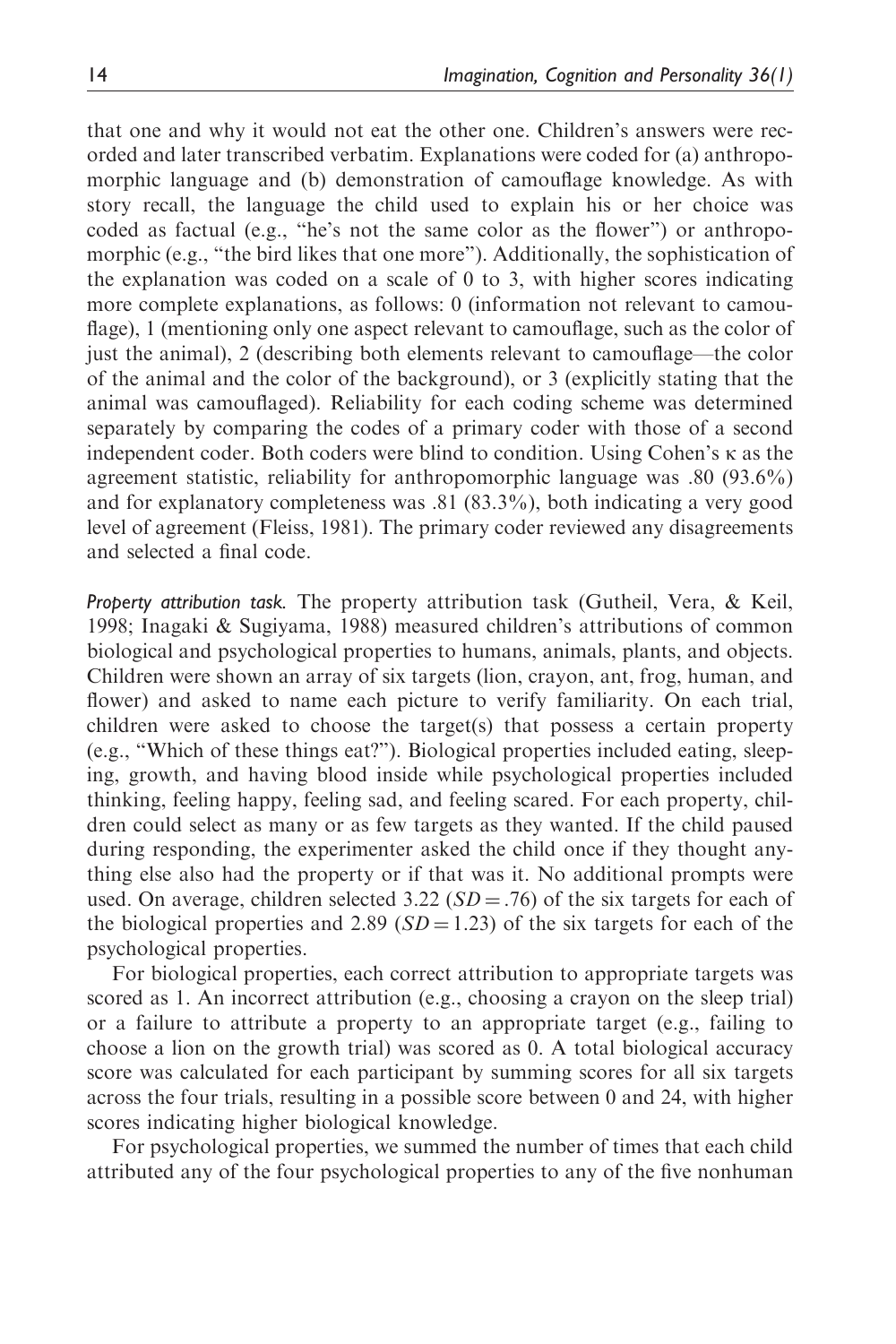targets (lion, crayon, ant, frog, and flower). This resulted in a psychological attribution score for each child that ranged between 0 and 20, with higher scores indicating more frequent psychological attributions.

#### **Results**

Here, we present the results from the posttest measures, first addressing the story comprehension measures (story recall and camouflage knowledge) and then the property attribution task.

#### Storybook Comprehension Measures

We addressed whether anthropomorphic pictures and language influence children's recall and knowledge about the biological property being taught in the books: camouflage.

Storybook recall. Preliminary analyses revealed no effect of gender, so all recall results are collapsed across genders. First, we compared the number of facts recalled across storybook conditions. An analysis of variance (ANOVA) examining differences in children's recall score for the four different book conditions controlling for age found no effect of condition,  $F(3, 43) = .32$ ,  $p = .81$ , suggesting that children recalled a similar number of camouflage facts from the storybooks regardless of anthropomorphic content.

Next, we compared children's use of factual and anthropomorphic language during story recall across the storybook conditions. A chi-square analysis was used to test whether children differed in their use of anthropomorphic language (yes, no) in recalling the storybook across the four conditions, revealing a significant relationship between these variables,  $\chi^2(3, N=44) = 20.02, p < .001$ (Figure 2). Children who were read a storybook with factual language and pictures almost never spontaneously added anthropomorphic language (10%), while children who were read a storybook with anthropomorphic language and pictures almost always recalled the storybook using anthropomorphic language (81.8%), confirming that children attended to the content of the storybooks.

To further test whether anthropomorphic pictures or language were driving the observed differences in children's use of anthropomorphic language, separate chi-square analyses were conducted for the language and picture conditions. The chi-square comparing anthropomorphic and realistic language conditions in children's use of anthropomorphic language in recall was significant,  $\chi^2(1)$ ,  $N = 44$ ) = 13.56, p < .001, w = 0.56, while the chi-square comparing anthropomorphic and realistic pictures was not significant,  $p < 0.17$ . Thus, children's use of anthropomorphic language was driven specifically by the use of anthropomorphic language in the storybooks. In fact, children who were read a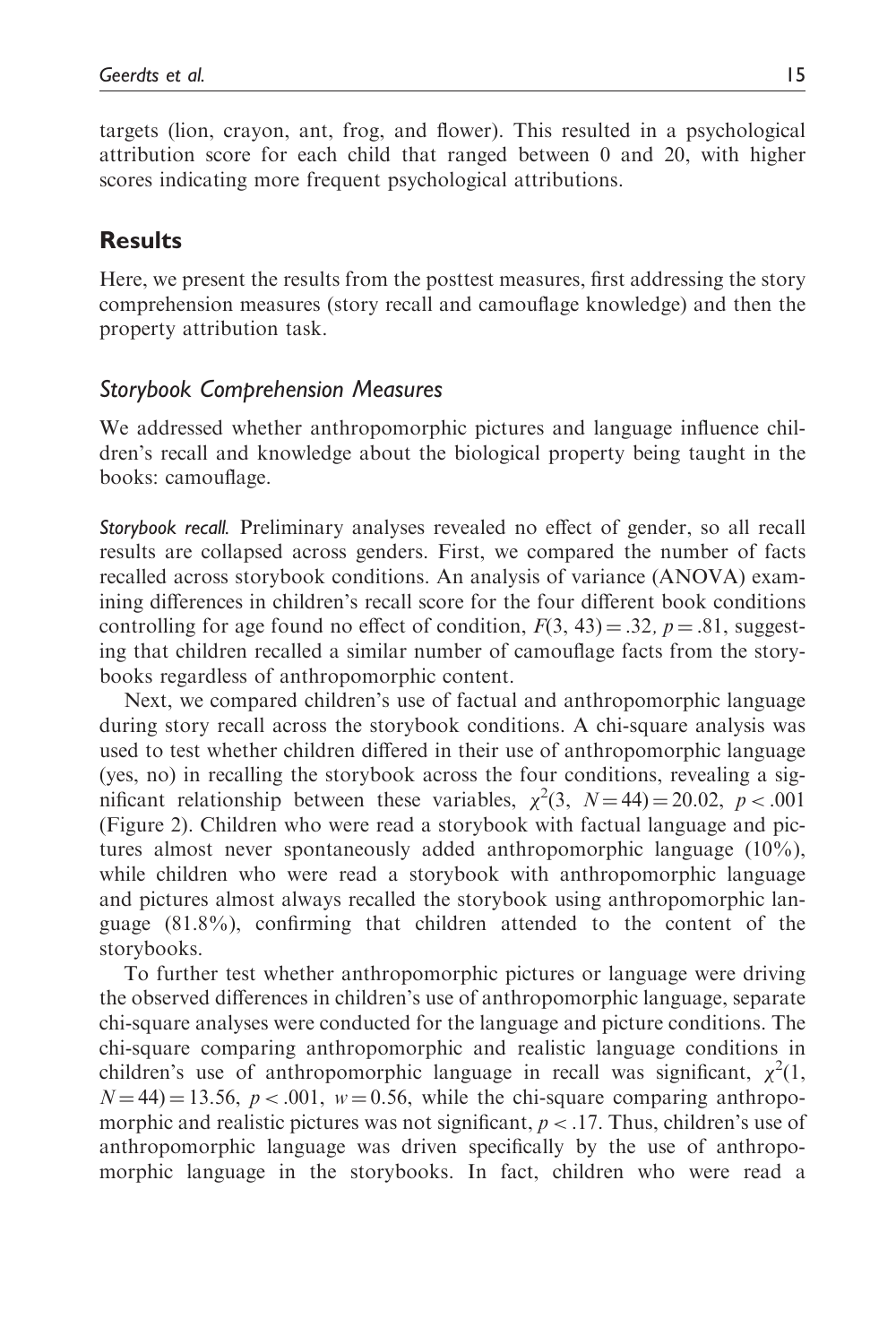

Figure 2. Percentage of children who used anthropomorphic language when recalling the story within each of the four storybook conditions.

storybook with anthropomorphic pictures but factual language *never* spontaneously used anthropomorphic language to describe the story. However, children did use anthropomorphic language to retell the story even in the absence of anthropomorphic pictures (33%).

Property generalization. Given that anthropomorphic language is reflected in children's recall of the events, the next question was whether anthropomorphic information also influences their generalization of the biological property to novel animals. To measure this, we examined children's performance on the generalization task across conditions. An ANOVA examining differences in generalization performance as a function of anthropomorphic language conditions (control, realistic language, and anthropomorphic language) and gender controlling for age found no effect of condition,  $F(2, 52) = .21$ ,  $p = .81$ , gender,  $F(1, 52) = 1.97, p = .17$ , or interaction effect,  $F(2, 52) = .96, p = .39$ . However, an ANOVA examining differences in generalization performance as a function of anthropomorphic picture conditions (control, realistic pictures, and anthropomorphic pictures) and gender controlling for age revealed a significant interaction between gender and condition,  $F(2, 59) = 3.40$ ,  $p = .041$ ,  $\eta_p^2 = .114$ (Figure 3). Separate ANOVAs conducted for each gender revealed that for girls, the type of storybook pictures had no effect on generalization,  $F(2)$ ,  $25 = .33$ ,  $p = .72$ . For boys, in contrast, the type of storybook pictures did affect generalization,  $F(2, 29) = 6.55$ ,  $p = .005$ ,  $\eta_p^2 = .335$ . Bonferroni-adjusted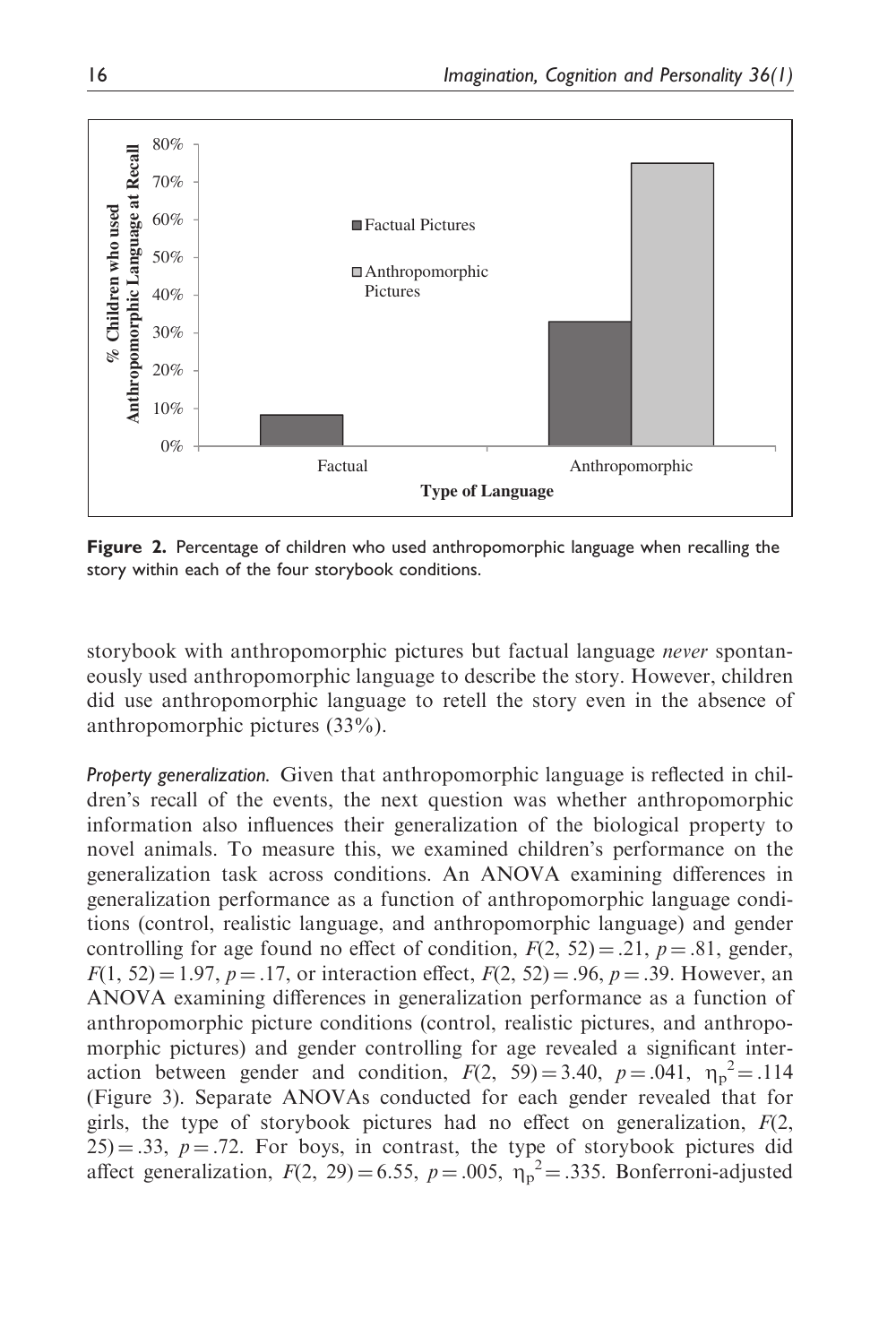

Figure 3. Mean number of correct generalization predictions by boys and girls in each of the three storybook picture conditions (control, realistic, anthropomorphic). Error bars represent standard error of the mean.

pairwise comparisons reveal that boys who were read storybooks with anthropomorphic pictures  $(M = 6.46, SD = 1.29)$  performed significantly better on the generalization task than boys in either the control group  $(M = 4.33$ ,  $SD = 1.75$ ,  $p = .031$ , or those who were read storybooks with factual pictures  $(M = 4.31, SD = 1.80), p = .008. Additionally, Bonferroni-adjusted pairwise$ comparisons revealed that boys who were read storybooks with anthropomorphic pictures performed significantly better than girls in either the anthropomorphic ( $M = 3.69$ ,  $SD = 2.87$ ),  $p < .05$ , or the factual storybook conditions  $(M = 4.09, SD = 2.30), p < .05$ . Overall, it appears that girls were not learning from any of the storybooks; generalization scores for girls were not significantly different from chance in any condition, including the control group. The performance of boys in the control and factual pictures conditions was similar to that of girls, hovering around chance. However, boys who were read stories with anthropomorphic pictures performed significantly better than chance on the generalization task, averaging 80% correct in this condition.

Finally, we addressed whether anthropomorphism influences children's ability to generate explanations about camouflage. Preliminary analyses revealed no effect of gender, so all results are collapsed across genders. First, we examined whether anthropomorphic storybooks encourage children to explain camouflage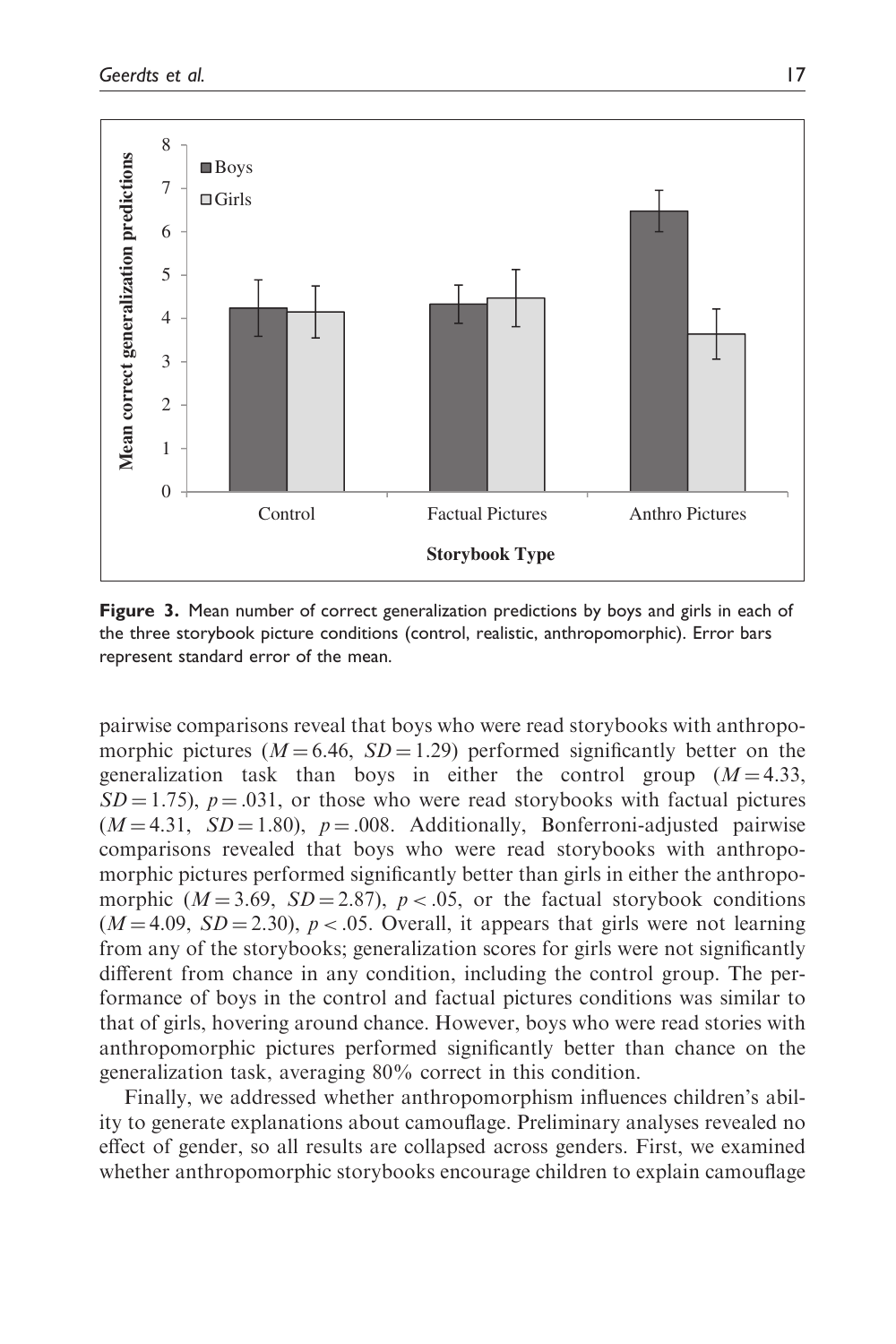anthropomorphically. A chi-square analysis comparing all five conditions and use of anthropomorphic explanations was not significant,  $\chi^2(4, N=46) = 3.62$ ,  $p = .46$ . Very few children (16.7%) used anthropomorphic explanations in any condition. Next, we examined whether anthropomorphic language and pictures affect children's understanding of why a predator would eat a noncamouflaged animal by comparing the sophistication of children's explanations across conditions. An ANOVA comparing language conditions and controlling for age revealed no effect of condition,  $F(2, 55) = 2.33$ ,  $p = .11$ . However, an ANOVA comparing picture conditions and controlling for age revealed a significant effect of condition,  $F(2, 55) = 3.86$ ,  $p = .027$ ,  $\eta_p^2 = .123$  (Figure 4). Bonferroni-adjusted pairwise comparisons revealed that children's explanations contained higher level details after they were read a storybook with anthropomorphic pictures  $(M = 1.38, SD = 1.28)$  than children in the control group  $(M = .46, SD = .69)$ ,  $p = .027$ . The level of detail in children's explanations in the factual picture conditions  $(M = .71 \text{ } SD = 1.04)$  did not differ either from the control or anthropomorphic conditions,  $p > .24$  for both the cases.

## Attributing Biological and Psychological Functioning to Animals

Our final analysis focused on whether anthropomorphic storybooks influence children's attributions of biological and psychological properties to animals.



Figure 4. Mean explanation score of children in each of the three storybook picture conditions (control, realistic, anthropomorphic). Error bars represent standard error of the mean.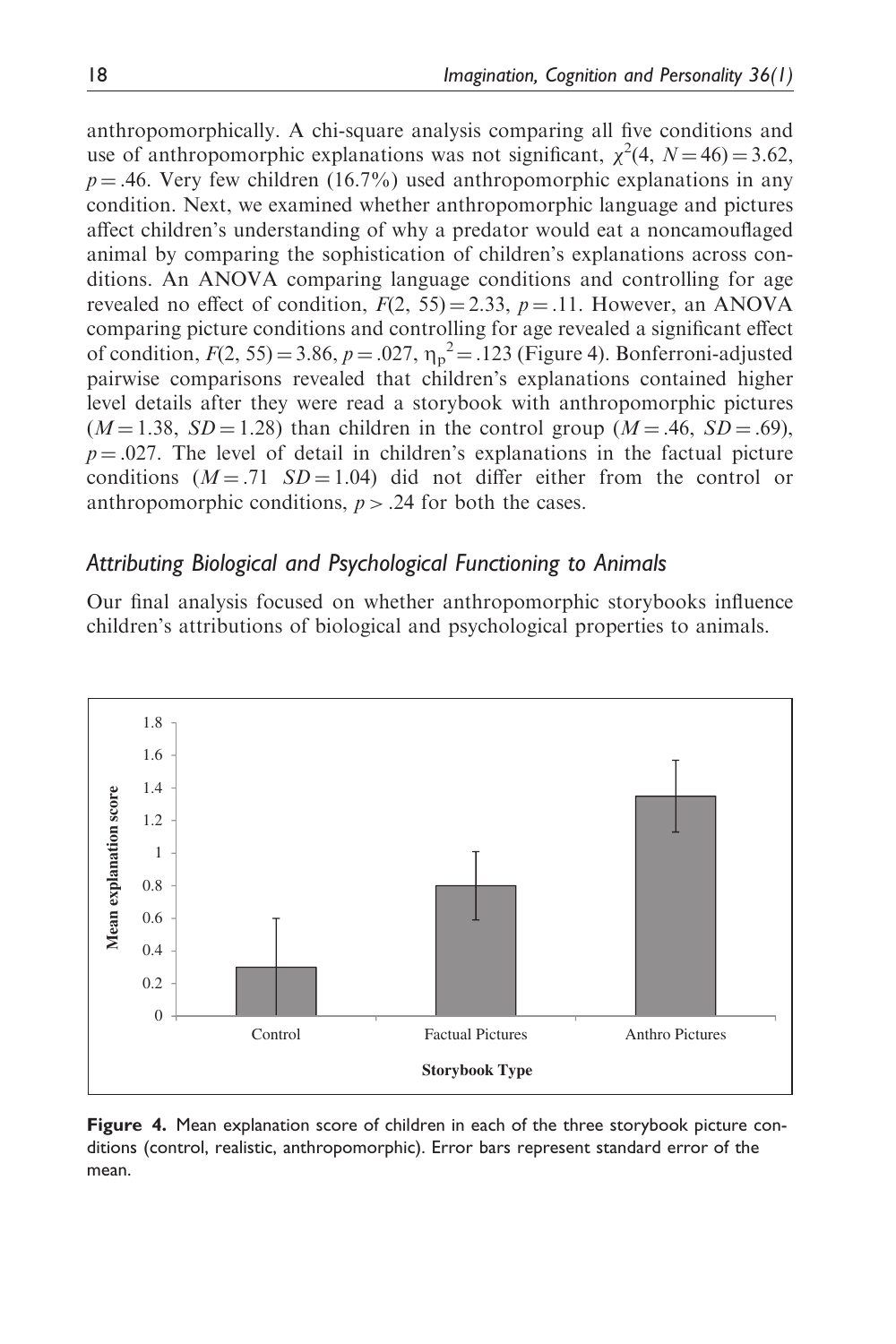Property attribution task. Preliminary analyses revealed no effect of gender, so all results are collapsed across genders. A repeated-measures ANOVA using property type (biological, psychological) as a within-subjects factor comparing the five conditions (four storybook conditions plus the control) and controlling for age revealed no effect of property type,  $F(1, 54) = .12$ ,  $p = .73$ , condition,  $F(4, 54) = .12$ 54) = .15,  $p = .96$ , or interaction effect,  $F(4, 54) = .09$ ,  $p = .97$ . Overall, regardless of book experience, children scored very high on biological knowledge about nonhuman animals ( $M = 18.82$ ,  $SD = 2.63$ , on a scale of 0–24) while rarely attributing psychological properties to nonhuman animals  $(M = 8.12)$ ,  $SD = 4.63$  on a scale of 0–20).

#### **Discussion**

Children's storybooks often present the real world in highly unrealistic ways. Animals that talk, wear clothing, and live in houses are incredibly common in children's storybooks (Marriott, 2002). While previous research has suggested that these elements hinder children's learning about real animals (Ganea et al., 2014; Waxman et al., 2014), little attempt has been made to study the range of anthropomorphism that is found across children's media. In the current study, we examined the impact of less extreme anthropomorphic language and picture elements in children's storybooks on children's psychological and biological knowledge about real animals. Our results suggest that anthropomorphism can be used to support children's learning about animals and their biological processes.

We found that the content of the storybooks is relevant to what children remember; children described the characters anthropomorphically after being read a storybook containing anthropomorphic language. However, we did not find that anthropomorphism impeded factual recall; children were able to recall just as many camouflage facts in the anthropomorphic and realistic conditions. Furthermore, we found no increases in children's psychological property attributions to animals in any of the anthropomorphic conditions. Thus, anthropomorphism did not lead children to hold unrealistic beliefs about the psychological properties of real animals and did not hinder recall of factual properties, as found in previous research (Ganea et al., 2014; Waxman et al., 2014).

Importantly, we found partial evidence that our anthropomorphic storybooks, especially those with anthropomorphic pictures, increased children's learning of factual, biological information. After being read a storybook with anthropomorphic pictures, boys were better able to identify a noncamouflaged animal as being more likely to be eaten by a predator. That this finding was limited to boys was surprising; it may be that the combination of anthropomorphic pictures and the topic of animal survival were simply more engaging to boys than girls (Artola, Sastre, Gratacós, & Barraca, 2013) and as a result increased learning and generalization. However, further research will need to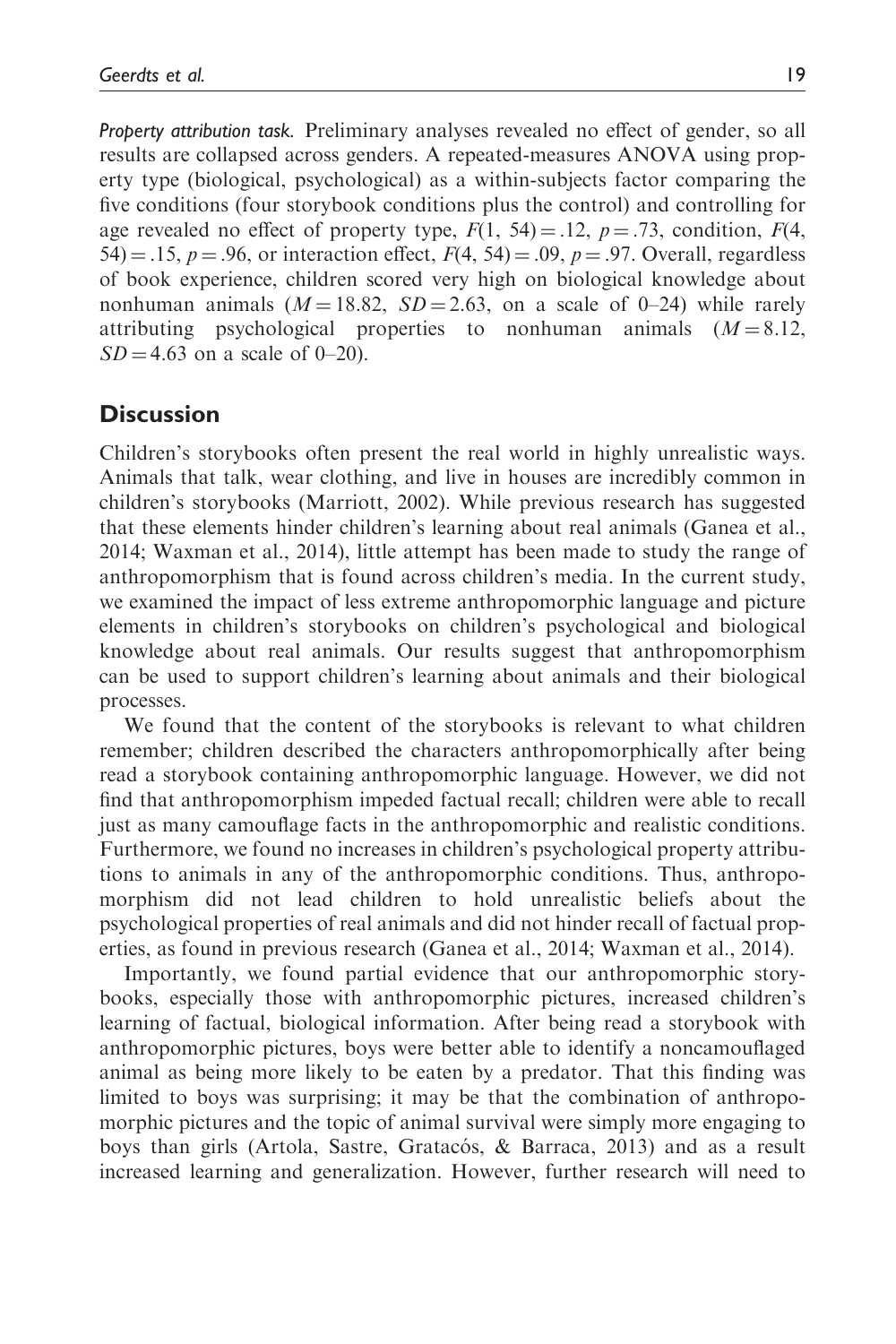be conducted in order to determine whether this finding is representative of other types of properties and for other groups of children. Additionally, both boys and girls were better able to explain why the predator would eat the noncamouflaged animal after being read a storybook with anthropomorphic pictures. We also found that children exposed to anthropomorphic stories were not more likely to use anthropomorphic language in their explanations about why a predator would eat the noncamouflaged animal. This is especially interesting given that children who were read an anthropomorphic story were very likely to remember and use anthropomorphic language in recalling the story. Despite remembering facts about intentional motivations, children were able to learn and provide factual explanations about camouflage that were introduced within anthropomorphic media.

Overall, the research presented here adds to the limited body of research on the impact of anthropomorphic media on children's knowledge about real animals. To date, both empirical findings and theoretical accounts of the role of anthropomorphic depictions of animals on children's biological understanding have been mixed. However, our results suggest that anthropomorphism may not always be bad and can even enhance learning about animals. It is important for future research to clarify and directly compare the effect of different types of anthropomorphic representations on children's knowledge about real animals. While previous research (Ganea et al., 2014; Waxman et al., 2014) used extremely personified animals that bore little resemblance to actual animals, our storybooks showed animals with human-like body postures and facial expressions in a natural habitat. It is possible that overly humanized animal depictions prevent children from identifying the characters as animals, priming children to think about humans instead and thereby increasing anthropomorphic beliefs. Anthropomorphic animals that more closely resemble real animals may increase children's connection with and attention to animals, leading to an increase in factual biological reasoning. Additionally, children may see more humanized animals as more fantastical, making the generalization of information to real animals less likely (e.g., Ganea et al., 2008; Simcock & DeLoache, 2006; Walker et al., 2015). Further research in our lab is directly addressing this by systematically varying the degree of anthropomorphism to reconcile differences across studies.

It is important to note that the current study represents only a small fraction of children's daily experiences with animals and media. Although previous work suggests that daily social experiences with real animals relates to increased biological knowledge and reasoning (Geerdts et al., 2015), it is unknown how daily exposure to anthropomorphic media over an extended time period relates to biological knowledge. Some have suggested that although anthropomorphism may initially relate to increases in learning, consistently embedding biological facts within an intentional framework may not facilitate biological causal reasoning in the long term (Ganea et al., 2011). Further research in our lab is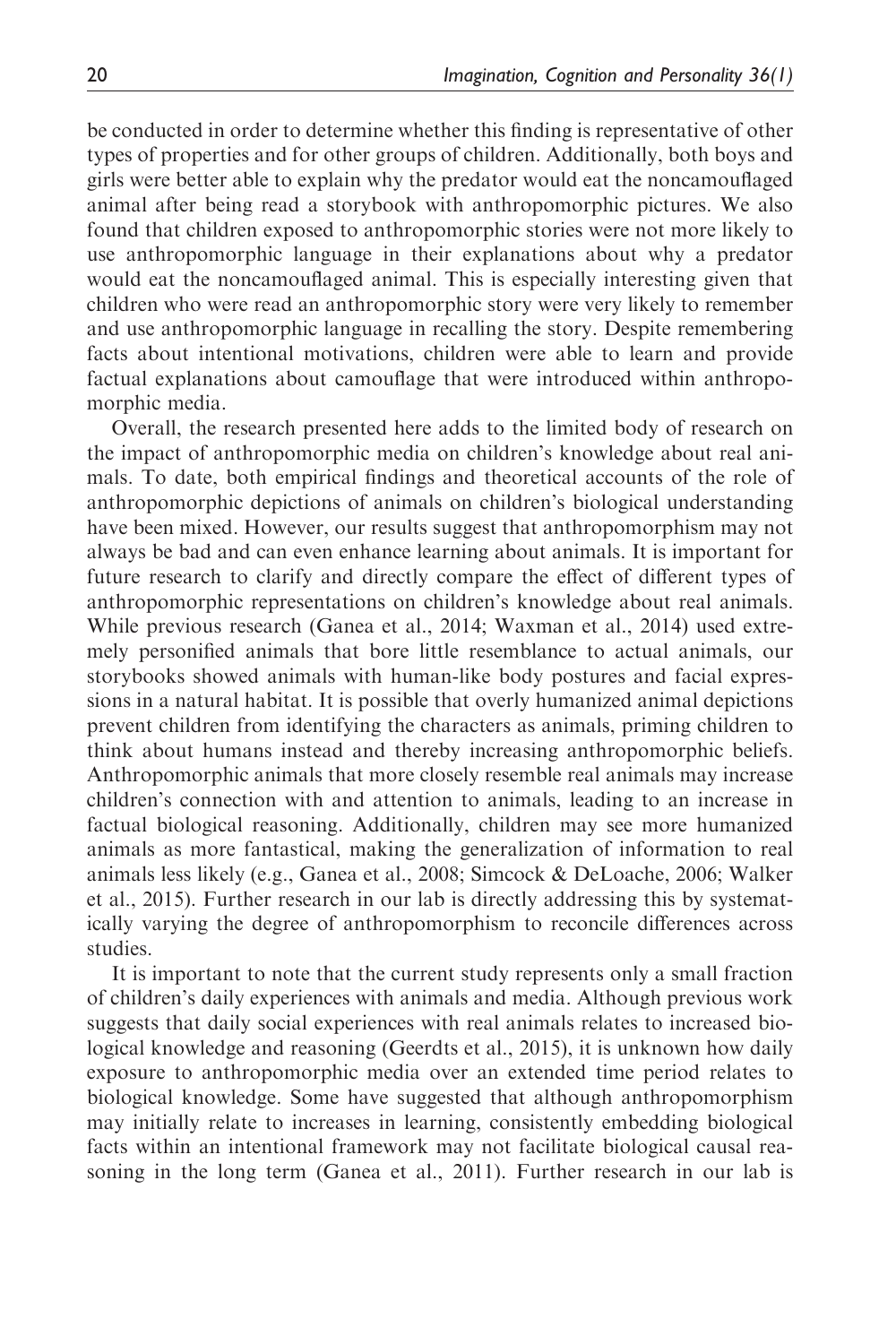exploring how consistent exposure to anthropomorphic or factual media over extended time periods affects the development of children's biological and anthropocentric reasoning. Additionally, the current experimental research was limited to the effects of one form of media—storybooks. Exploring the effects of other types of media, including television and more interactive digital media such as "apps," on children's biological knowledge is another important goal of our future research.

This work has important implications for the creation of scientific educational media. As a result of a renewed interest in improving preschool education and boosting scientific literacy, early science learning has become a major focus of many leading educational and research groups, including the National Association for the Education of Young Children, National Science Foundation, and the U.S. Department of Health and Human Services (Brenneman, 2011). These early experiences serve an important role in supporting later scientific reasoning (Callanan & Jipson, 2001; Crowley & Jacobs, 2002; Jacobs & Bleeker, 2004; Strike & Posner, 1992), making this an important educational issue relevant far beyond early childhood. Our results suggest that anthropomorphic media can be used to increase children's factual learning about biological properties. Although further research is still needed to validate and extend these findings to other media formats, levels of anthropomorphism, and additional biological properties, our research does highlight the continued need for researchers and creators of educational media to consider how animal representations in children's educational media can support or hinder children's early biological learning. As media is highly prevalent in nearly all children's homes (Common Sense Media, 2011; Rideout & Hammel, 2006), it is critical that more research focuses of the kinds of information children transfer from media representations of animals to their real-world counterparts to maximize early learning opportunities.

## Appendix. Scripts for the Factual and Anthropomorphic Storybooks With Anthropomorphic Language Italicized

| Factual story                                                                                                       | Anthropomorphic story                                                                                                                                                                     |
|---------------------------------------------------------------------------------------------------------------------|-------------------------------------------------------------------------------------------------------------------------------------------------------------------------------------------|
| Some animals, like frogs and butterflies, can<br>use camouflage to avoid other animals,<br>like birds, who eat them | Some animals, like Sammy the frog and Lucy<br>the butterfly, like to use camouflage to<br>because they want to hide from naughty<br>animals, like Johnny the bird, who try to<br>eat them |

(continued)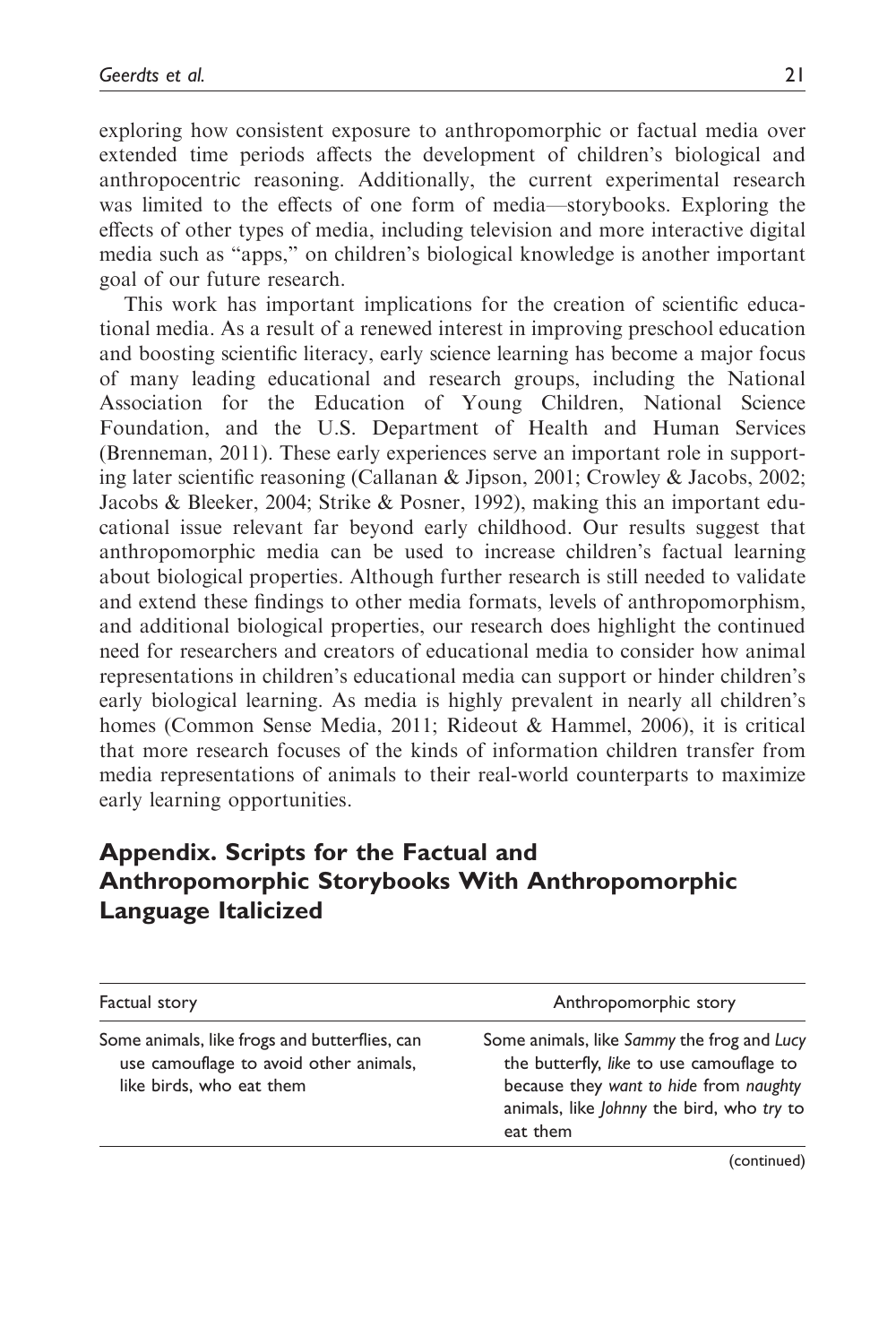**Continued** 

Factual story **Anthropomorphic story Anthropomorphic story** Look! Can you find the frog on the green leaves? Right! The frog is hard to find because its skin is the same color as the leaves it is sitting on. The frog is camouflaged! Look! Can you find Sammy on the green leaves? Right! Sammy is smart! He is hard to find because his skin is the same color as the leaves he is sitting on. Sammy is camouflaged! Hungry animals like this bird who eat frogs can't see this frog because it is the same color as the things around it. Johnny is hungry and wants to eat Sammy, but he can't see Sammy if he is the same color as the things around him. Sammy tricked Johnny! Look! Can you find the frog on the red log? The frog is not hidden this time! Because the color of the frog is different from the color of the things around it, it is easy for the hungry bird to find the frog and eat it! Look! Can you find Sammy on the red log? Oh no! Sammy forgot to hide! Because Sammy is different from the color of the things around him, Johnny can easily find Sammy and eat him! Other animals have camouflage too. Sammy has other animal friends who like to camouflage too. Look! Can you find the butterfly on the yellow flower? Right! The butterfly is hard to find because it is the same color as the flower it is sitting on. The butterfly is camouflaged! Look! Can you find Lucy on the yellow flower? Right! Lucy is smart! She is hard to find because she is the same color as the flower she is sitting on. Lucy is camouflaged! Hungry animals like this bird who eat butterflies can't see this butterfly because it is the same color as the things around it. Johnny is still hungry and wants to eat Lucy but he can't see Lucy if she is the same color as the things around her. Lucy tricked Johnny! Look! Can you find the butterfly now? The butterfly is not hidden this time! Because the color of the butterfly is different from the color of the things around it, it is easy for the hungry bird to find the butterfly and eat it! Look! Can you find Lucy now? Uh oh! Lucy forgot to hide. Because Lucy is different from the color of the things around her, Johnny can easily find Lucy and eat her! Camouflage helps animals like the frog and the butterfly escape hungry enemies like the bird. Animals like Sammy and Lucy like to camouflage because they want to escape mean, hungry enemies like Johnny!

#### Declaration of Conflicting Interests

The authors declared no potential conflicts of interest with respect to the research, authorship, and/or publication of this article.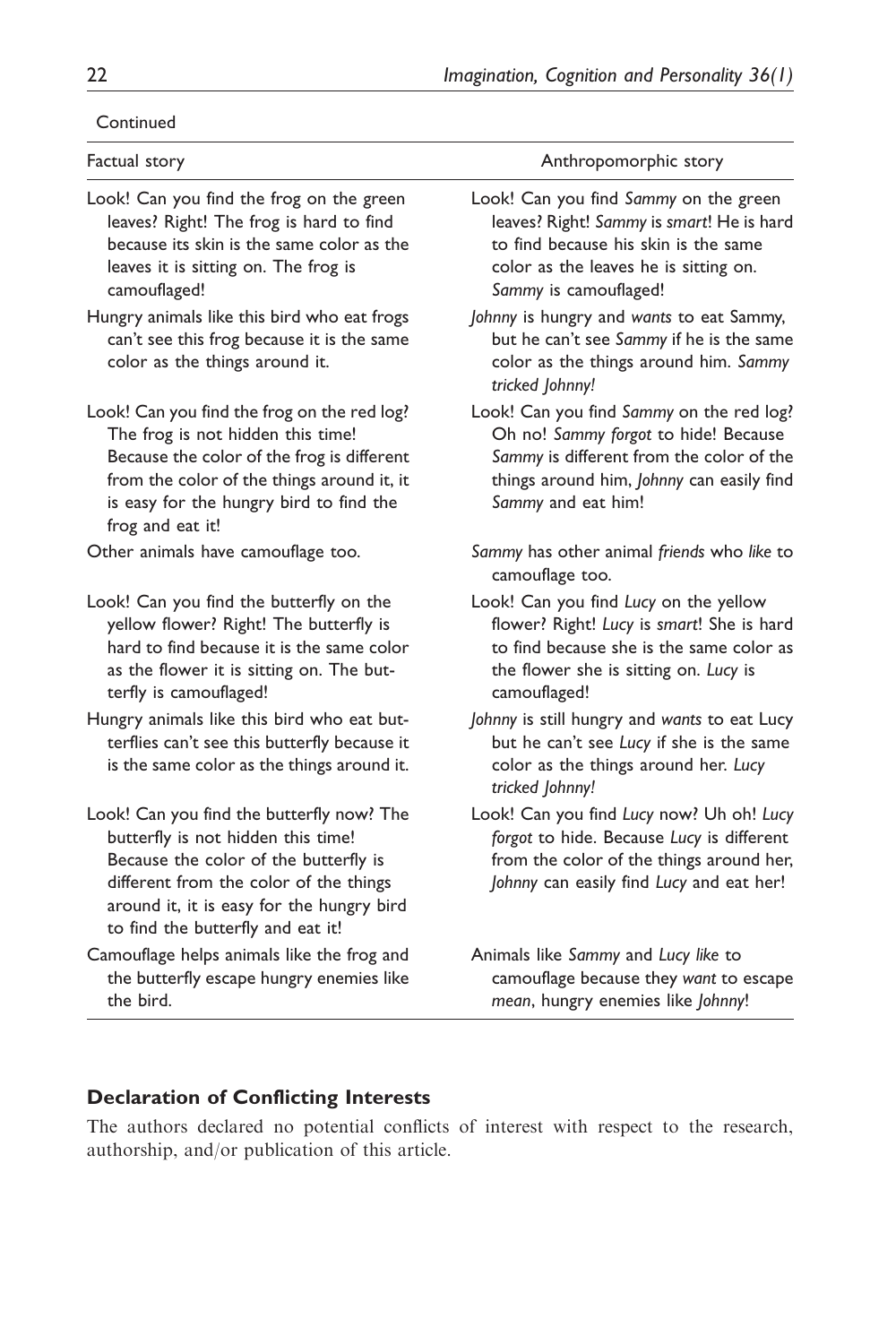#### Funding

The authors received no financial support for the research, authorship, and/or publication of this article.

#### References

- Artola, T., Sastre, S., Gratacos, G., & Barraca, J. (2013). Differences in boys and girls attitudes toward reading: Comparison between single-sex schools and coeducation schools. EASSE. Retrieved from http://www.easse.org/docs/content/241/gloriagratacos.pdf
- Atran, S., Medin, D., Lynch, E., Vapnarsky, V., Ucan Ek, E., & Sousa, P. (2001). Folkbiology doesn't come from folkpsychology: Evidence from Yukatek Maya in cross-cultural perspective. Journal of Cognition and Culture, 1(1), 3–42. doi:10.1163/ 156853701300063561
- Berenstain Bears Lesson Plans. (n.d.). Retrieved from http://pbskids.org/berenstainbears/ caregiver/outreach.html
- Boyd, N. A., & Mandler, G. (1955). Children's responses to human and animal stories and pictures. Journal of Counseling Psychology, 19(5), 367–371. doi:10.1037/h0045730
- Brenneman, K. (2011). Assessment for preschool science learning and learning environments. *Early Childhood Research and Practice*,  $13(1)$ , n1. Retrieved from http:// ecrp.uiuc.edu/v13n1/brenneman.html
- Bukszpan, D. (2011, April 14). The highest grossing children's movies of all-time. Retrieved from cnbc.com.
- Burke, C. L., & Copenhaver, J. G. (2004). Animals as people in children's literature. Language Arts, 81(3), 205–213.
- Callanan, M. A., & Jipson, J. L. (2001). Explanatory conversations and young children's developing scientific literacy. In K. Crowley, C. D. Schunn & T. Okada (Eds.), Designing for science: Implications from everyday, classroom, and professional settings (pp. 21–49). Mahwah, NJ: Erlbaum. doi:10.4324/9781410600318
- Common Sense Media (2011). Zero to eight: Children's media use in America. Retrieved from www.commonsensemedia.org
- Crowley, K., & Jacobs, M. (2002). Islands of expertise and the development of family scientific literacy. In G. Leinhardt, K. Crowley & K. Knutson (Eds.), Learning conversations in museums (pp. 333–356). Mahwah, NJ: Lawrence Erlbaum Associates. doi:10.4324/9781410606624
- DeLoache, J. S., Bloom Pickard, M., & LoBue, V. (2010). How very young children think about animals. In P. McCardle, S. McCune, J. A. Griffin & V. Maholmes (Eds.), How animals affect us: Examining the influence of human–animal interaction on child development and human health (pp. 85–99). Washington, DC: American Psychological Association. doi:10.1037/12301-004
- Faul, F., Erdfelder, E., Lang, A. G., & Buchner, A. (2007). G\*Power 3: A flexible statistical power analysis program for the social, behavioral, and biomedical sciences. Behavior Research Methods, 39, 175–191. doi:10.3758/bf03193146
- Fleiss, J. L. (1981). Statistical methods for rates and proportions. New York, NY: Wiley. doi:10.1002/bimj.19740160814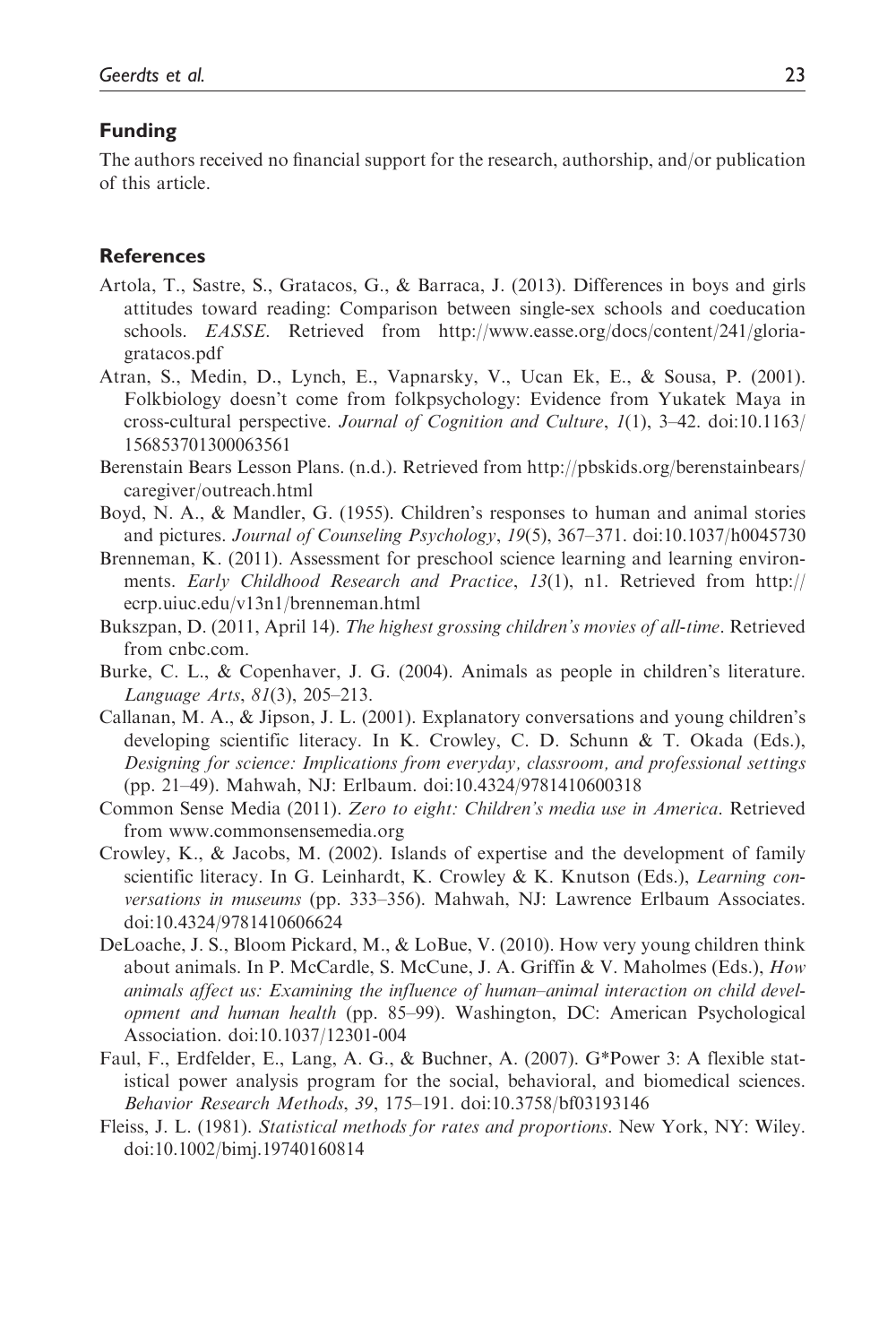- Ganea, P. A., Canfield, C. F., Ghafari, K. S., & Chou, T. (2014). Do cavies talk? The effect of anthropomorphic books on children's knowledge about animals. Frontiers in Psychology, 5, 283. doi:10.3389/fpsyg.2014.00283
- Ganea, P. A., Ma, L., & DeLoache, J. S. (2011). Young children's learning and transfer of biological information from picture books to real animals. Child Development, 82, 1421–1433. doi:10.1111/j.1467-8624.2011.01612.x
- Ganea, P. A., Pickard, M. B., & DeLoache, J. S. (2008). Transfer between picture books and the real world by very young children. Journal of Cognition and Development, 9, 46–66. doi:10.1080/15248370701836592
- Geerdts, M., Van de Walle, G. A., & LoBue, V. (2015). Anthropomorphism and biological explanations in children's storybooks. Manuscript under review.
- Geerdts, M. S., Van de Walle, G. A., & LoBue, V. (2015). Daily animal exposure and children's biological concepts. Journal of Experimental Child Psychology, 130, 132–146. doi:10.1016/j.jecp.2014.10.001
- Gutheil, G., Vera, A., & Keil, F. C. (1998). Do houseflies think? Patterns of induction and biological beliefs in development. Cognition, 66, 33–49. doi:10.1016/s0010- 0277(97)00049-8
- Inagaki, K., & Hatano, G. (1987). Young children's spontaneous personification as analogy. Child Development, 58, 1013–1020. doi:10.1111/j.1467-8624.1987.tb01437.x
- Inagaki, K.,  $\&$  Hatano, G. (2002). Young children's naive thinking about the biological world. New York, NY: Psychology Press. doi:10.4324/9780203759844
- Inagaki, K., & Sugiyama, K. (1988). Attributing human characteristics: Developmental changes in over- and underattribution. Cognitive Development, 3, 55–70. doi:10.1016/ 0885-2014(88)90030-5
- Jacobs, J. E., & Bleeker, M. M. (2004). Girls' and boys' developing interests in math and science: Do parents matter?. New Directions for Child and Adolescent Development, 2004(106), 5–21. doi:10.1002/cd.113
- Kallery, M., & Psillos, D. (2004). Anthropomorphism and animism in early years science: Why teachers use them, how they conceptualize them and what are their views on their use. Research in Science Education, 34, 291–311. doi:10.1023/b:rise.0000044613.64634.03
- Krueger, D. W., & Krueger, L. N. (2005). Animals in children's stories. In S. Akhtar & V. Volkan (Eds.), Cultural zoo: Animals in the human mind and its sublimations (pp. 127–143). Madison, CT: International Universities Press.
- Lerner, J., & Kalof, L. (1999). The animal text: Message and meaning in television advertisements. The Sociological Quarterly, 40(4), 565–586. doi:10.1111/j.1533- 8525.1999.tb00568.x
- Marriott, S. (2002). Red in tooth and claw? Images of nature in modern picture books. Children's Literature in Education, 33(3), 175–183. doi:10.1023/a:1019677931406
- McCrindle, C. M. E., & Odendaal, J. S. J. (1994). Animals in books used for preschool children. Anthrozoös, 7(2), 135–146. doi:10.2752/089279394787001998
- Mierek, J. (2010). Interrelating with animals: Nonhuman selves in the literary imagination (Unpublished thesis). University of Illinois at Urbana-Champaign. Retrieved from http://hdl.handle.net/2142/16145
- Parker, L. E., & Lepper, M. R. (1992). Effects of fantasy contexts on children's learning and motivation: Making learning more fun. Journal of Personality and Social Psychology, 62(4), 625. doi:10.1037/0022-3514.62.4.625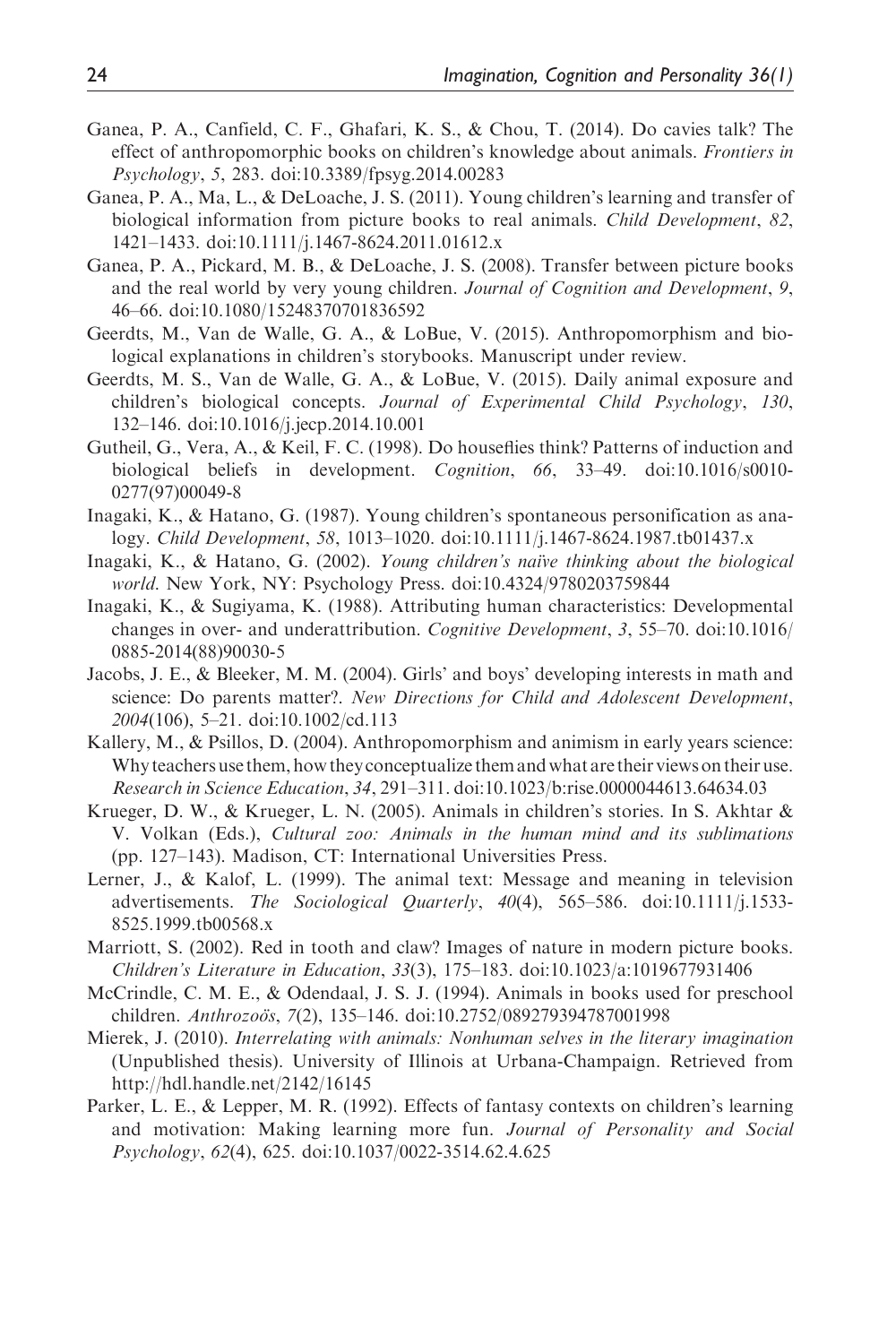- Paul, S. E. (1996). The representation of animals on children's television. Anthrozoös, 9(4), 169–181. doi:10.2752/089279396787001400
- Richert, R. A., Shawber, A. B., Hoffman, R. E., & Taylor, M. (2009). Learning from fantasy and real characters in preschool and kindergarten. Journal of Cognition and Development, 10(1–2), 41–66. doi:10.1080/15248370902966594
- Rideout, V., & Hammel, E. (2006). The media family: Electronic media in the lives of infants, toddlers, preschoolers and their parents. Menlo Park, CA: Kaiser Family Foundation Retrieved from http://kff.org/other/the-media-family-electronic-mediain-the/
- Rigney, J. C., & Callanan, M. A. (2011). Patterns in parent–child conversations about animals at a marine science center. Cognitive Development, 26(2), 155–171. doi:10.1016/j.cogdev.2010.12.002
- Ross, N., Medin, D., Coley, J. D., & Atran, S. (2003). Cultural and experiential differences in the development of folkbioloigcal induction. Cognitive Development, 18, 25–47. doi:10.1016/s0885-2014(02)00142-9
- Shrout, P. E., & Fleiss, J. L. (1979). Intraclass correlations: Uses in assessing rater reliability. Psychological Bulletin, 86(2), 420–428. doi:10.1037/0033-2909.86.2.420
- Simcock, G., & DeLoache, J. (2006). Get the picture? The effects of iconicity on toddlers' re-enactment from picture books. Developmental Psychology, 42, 1352–1357. doi:10.1037/0012-1649.42.6.1352
- Strike, K. A., & Posner, G. J. (1992). A revisionist theory of conceptual change. In R. A. Duschl & R. J. Hamilton (Eds.), *Philosophy of science, cognitive psychology, and* educational theory and practice (pp. 147–176). Albany, NY: SUNY.
- Tarlowski, A. (2006). If it's an animal it has axons: Experience and culture in preschool children's reasoning about animates. Cognitive Development, 21, 249–265. doi:10.1016/ j.cogdev.2006.02.001
- Walker, C. M., Ganea, P. A., & Gopnik, A. (2012). Children's causal learning from fiction: assessing the proximity between real and fictional worlds. In Proceedings of the 34th Annual Conference of the Cognitive Science Society (pp. 1108–1113). Austin, TX: Cognitive Science Society.
- Walker, C. M., Gopnik, A., & Ganea, P. A. (2015). Learning to learn from stories: Children's developing sensitivity to the causal structure of fictional worlds. Child Development, 86, 310–318. doi:10.1111/cdev.12287
- Waxman, S. R., Herrmann, P., Woodring, J., & Medin, D. (2014). Humans (really) are animals: Picture-book reading influences five-year-old urban children's construal of the relation between humans and non-human animals. Frontiers in Psychology, 5, 172. doi: 10.3389/fpsyg.2014.00172.

#### Author Biographies

Megan S. Geerdts is an Assistant Professor of Undergraduate Psychology at Chestnut Hill College in Philadelphia. Her research investigates children's early learning opportunities within informal contexts, including science centers, zoos, parentchild interaction, and media exposure.